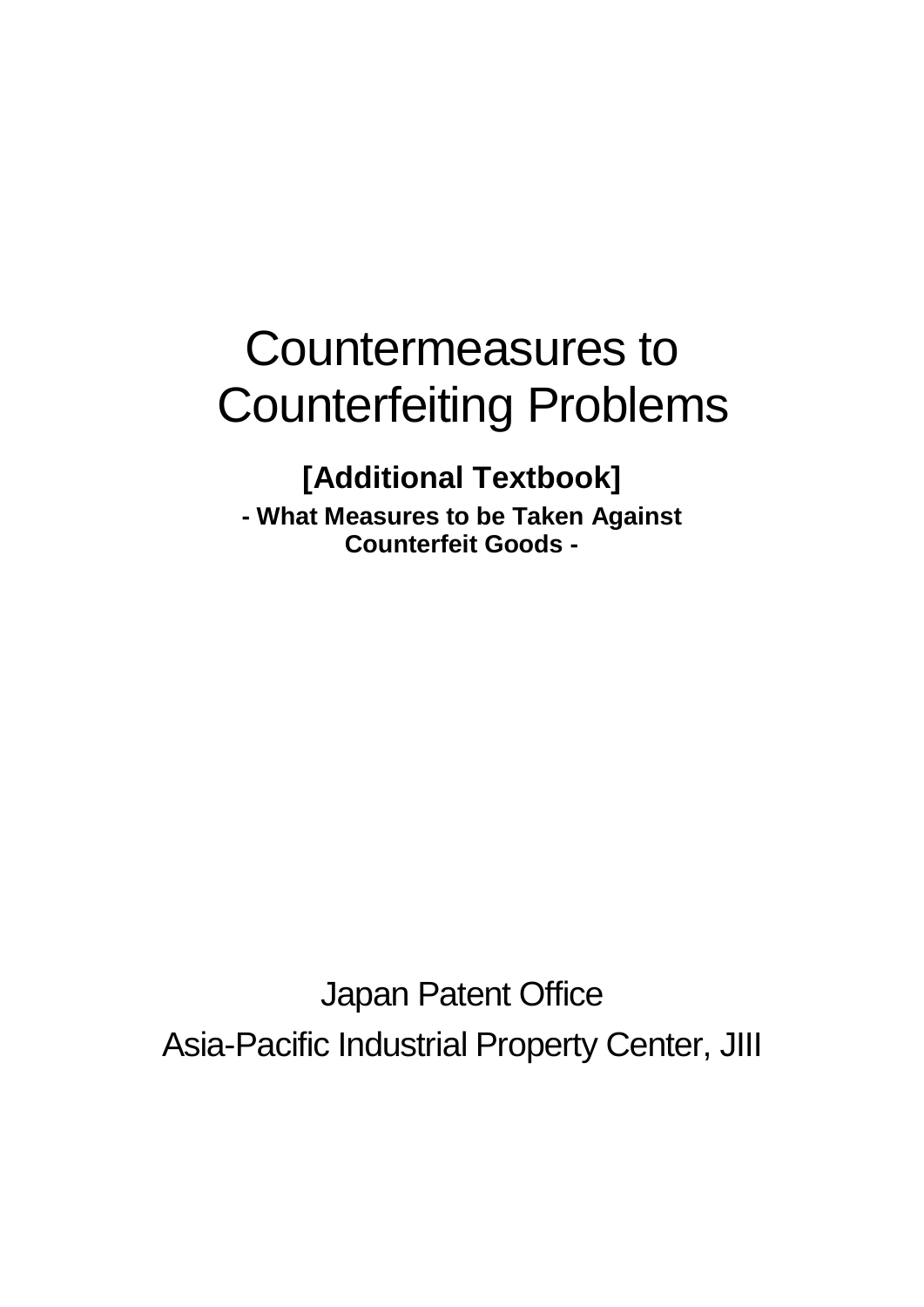# Table of Contents

# Chapter 1

| 1. | What measures shall be taken when any counterfeit goods are found? $\cdots$ 1 |  |  |  |
|----|-------------------------------------------------------------------------------|--|--|--|
| 2. | Characteristics of Administrative Route and Judicial Route  1                 |  |  |  |
| 3. |                                                                               |  |  |  |
|    |                                                                               |  |  |  |
|    |                                                                               |  |  |  |

## Chapter 2

| Procedures and Processes from Finding to Exposure of Counterfeit Goods |                                                                        |  |  |  |
|------------------------------------------------------------------------|------------------------------------------------------------------------|--|--|--|
|                                                                        |                                                                        |  |  |  |
| $\mathbf{1}$ .                                                         | Procedures and Processes from Finding to Exposure of Counterfeit Goods |  |  |  |
|                                                                        |                                                                        |  |  |  |

# Chapter 3

| Remedial Systems in Asian Countries manufactured and 15                     |
|-----------------------------------------------------------------------------|
| 1. Remedial System against Counterfeit Goods in each Country  15            |
| 2. Major Countries in Asia                                                  |
| 3. Characteristics of Remedial System and Regulating Organs in Each Country |
|                                                                             |
| <b>Cited Literatures and Reference Literatures</b>                          |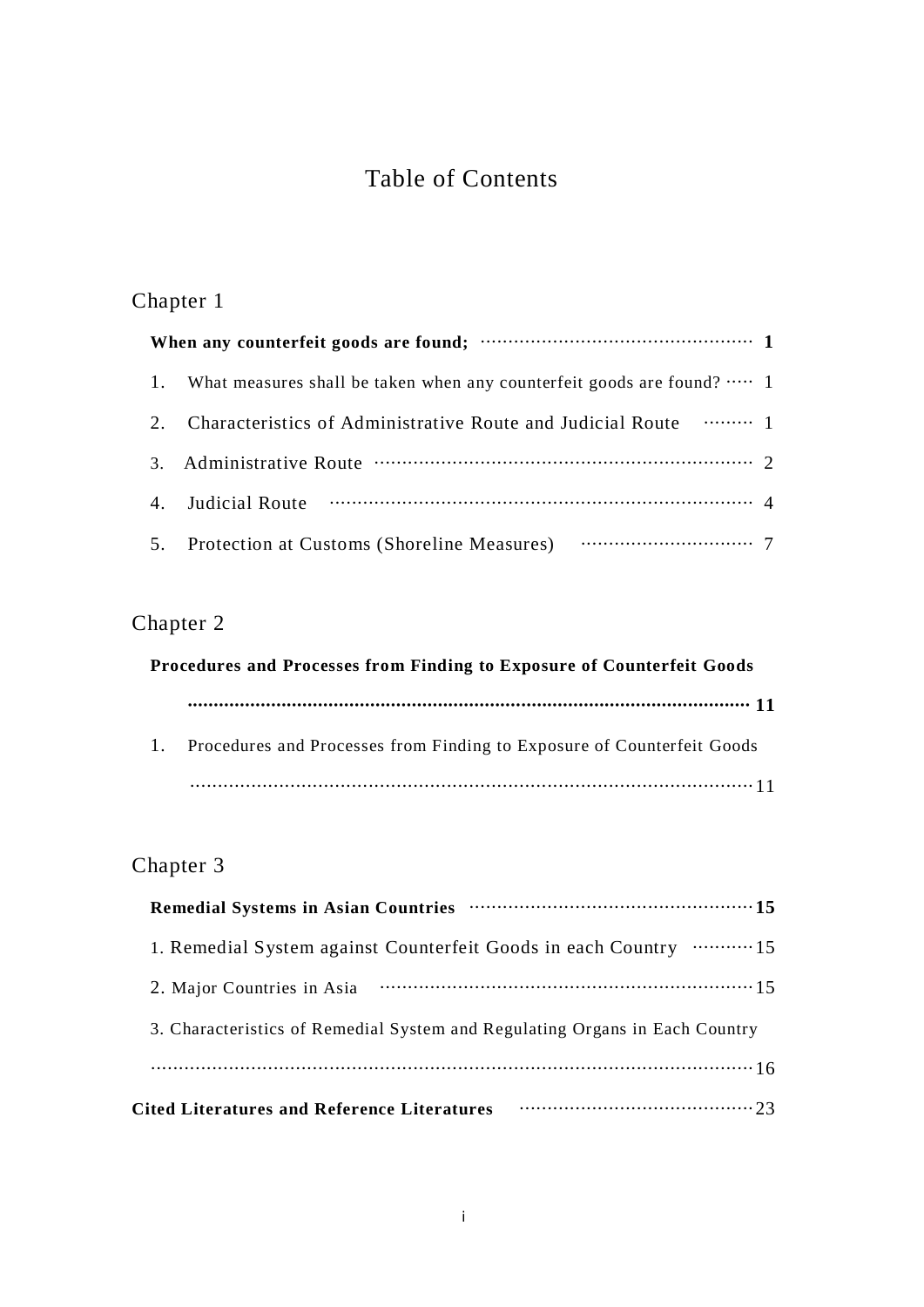#### **Chapter** 1**. When any counterfeit goods are found;**

#### **1. What measures shall be taken when any counterfeit goods are found?**

In general, the remedial measures against any articles infringing intellectual property rights such as counterfeit goods and pirated editions are as follows:

(A) Remedial System by Administrative Organ (Administrative Route) and

(B) Remedial System by Judicial Organ (Judicial Route)

For any cases of bigger scales (large amounts of damages), the remedial system for seeking criminal punishments (Criminal Route) is available.

And the Customs Protective System for Intellectual Property Rights as the protection by the Customs (Shoreline Measures) is also available to block the export of counterfeit goods overseas at the Customs (also available to block the import). This paper explains the system in China as an example where more protective organs (regulating administrative organs) have been established than in any other countries and then explains characteristics of the systems in other Asian countries.

It is pointed out by persons concerned that the reason why damages due to counterfeit goods and pirated editions still persist in recent years is that regulating organs are not operated appropriately in addition to many such cases in the remarkably developing Asian economy.

#### **2. Characteristics of Administrative Route and Judicial Route**

The following items can be listed as the characteristics of the administrative route:

- a. The procedure is simple (Simplicity)
- b. The speedy resolution can be expected. (Speed)
- c. The expense is little (Inexpensiveness), etc.

However, the compensations for damages cannot be claimed at the administrative organs in some cases.

The following items can be listed as the characteristics of the judicial route:

- a. The compensations for damages can be claimed with judgments.
- b. The compulsory executions of stoppages and seizures under judgments are possible and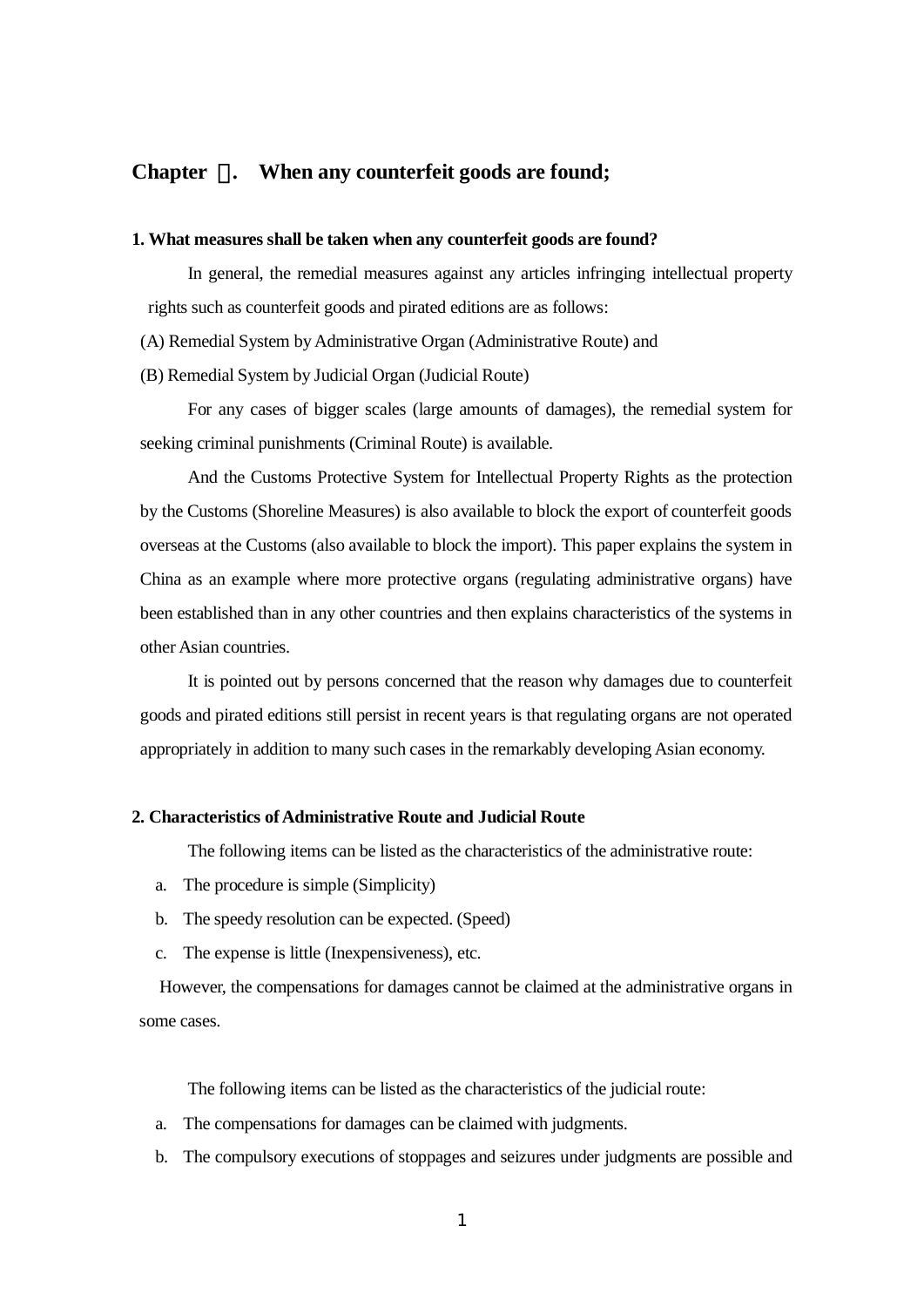enforceable nationwide.

- c. The stoppages and provisional dispositions before filing suits are available.
- d. The preservation of evidences is possible, etc.

However, there are such demerits as complicated procedures, expensiveness and taking a lot of time for dispositions.

#### **3. Administrative Route**

The administrative organs for seeking remedies differ among types of intellectual property rights.

And for the protection of intellectual property rights at the exhibitions where counterfeit goods are exhibited in many cases, the Law on Protection of Intellectual Property Rights at Exhibitions was promulgated in January, 2006 and put into effect on March 1, 2006 in China.

The cooperation among two or more administrative organs is also important to eradicate counterfeit goods, and the Chinese government asks each administrative organ to make full use of its job responsibility and exchange information mutually so that the effective activities for exposure become possible.

#### **1) Regulating Administrative Organs (Examples in China)**

(1) Infringement of Trademark Right

A claim for remedy (claim for disposition) shall be filed to the administration department for industry and commerce of a local people's government of a prefecture or higher ranking body.

(2) Infringement of Patent Right (Patent of Invention, Utility Model and Design)

A claim for remedy (claim for disposition) shall be filed to the administrative department for patent service (administrative department for proprietary right service) of a local people's government of a province, autonomous region or directly controlled municipality. For example, they are the Guangdong Intellectual Property Administration and the Beijing Intellectual Property Administration.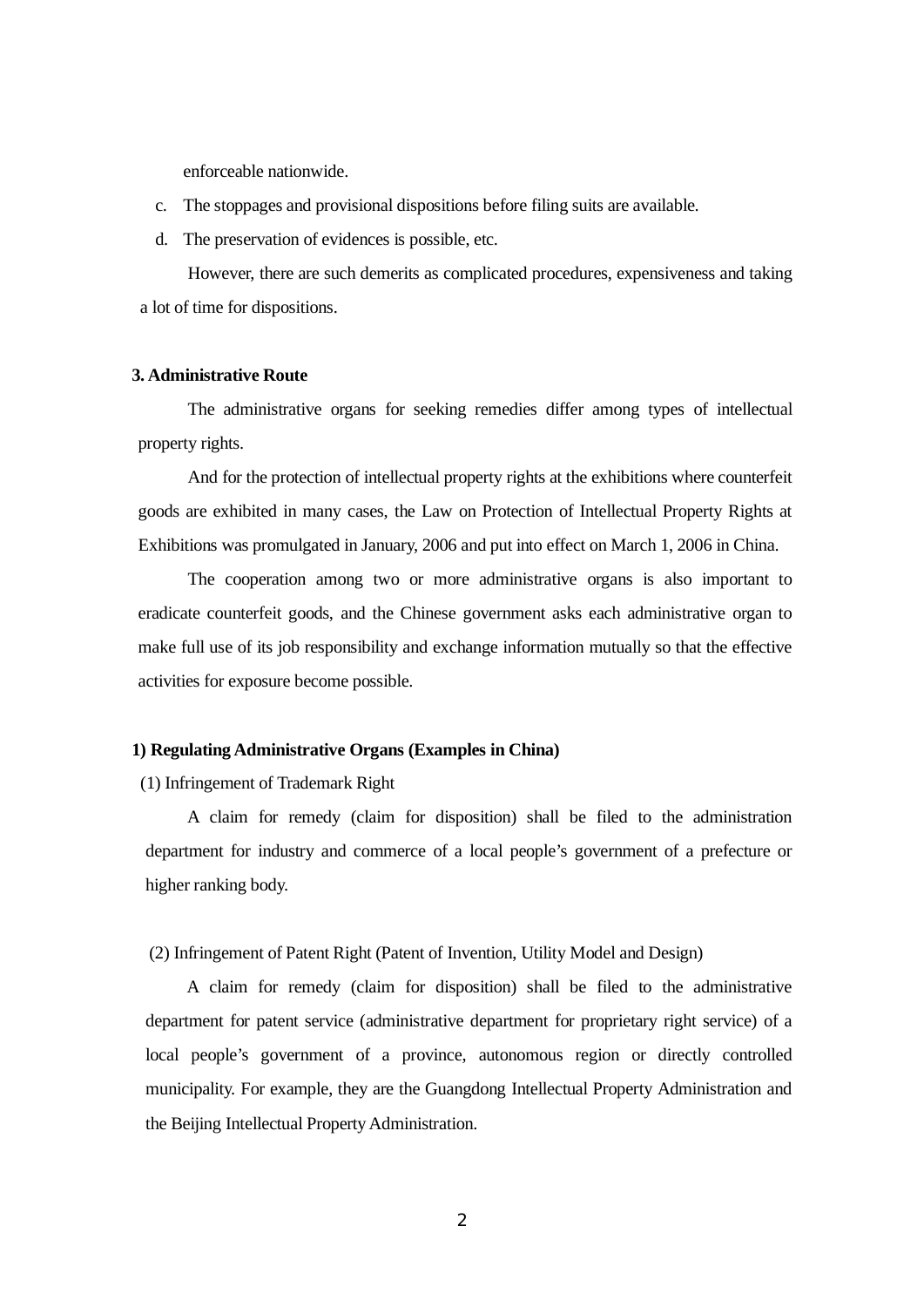#### (3) Infringement of Copyright

A claim for remedy (claim for disposition) shall be filed to the administrative department for copyright (Copyright Administration) of a local people's government of a province, autonomous region or directly controlled municipality. For example, they are the Hebei Copyright Bureau and the Shanghai Copyright Bureau.

#### (4) Act of Unfair Competition

A claim for remedy shall be filed to the administrative department for industry and commerce of a local people's government of a prefecture or higher ranking body.

In addition to a local people's government of a prefecture, province, autonomous region or directly controlled municipality, it can be filed to the Administration for Industry and Commerce of a local people's government of a "prefecture", an administrative district under a province.

#### (5) Infringement of Right to Integrated Circuit Layout Design

A claim for remedy (claim for disposition) shall be filed to the State Intellectual Property Office responsible for an administrative department for intellectual property rights in the State Council.

#### (6) Infringement of Right to New Breed of Plant

A claim for remedy shall be filed to an administrative department for agriculture and forestry of a local people's government of a province or higher ranking body.

#### (7) Violation of the Product Quality Law

A claim for remedy shall be filed to a supervising department for product quality of a local people's government of a prefecture or higher ranking body.

#### **2) Actual Regulations**

The Administration for Industry and Commerce (AIC) is responsible for the actual regulations against counterfeit goods in distribution and sales markets as infringements of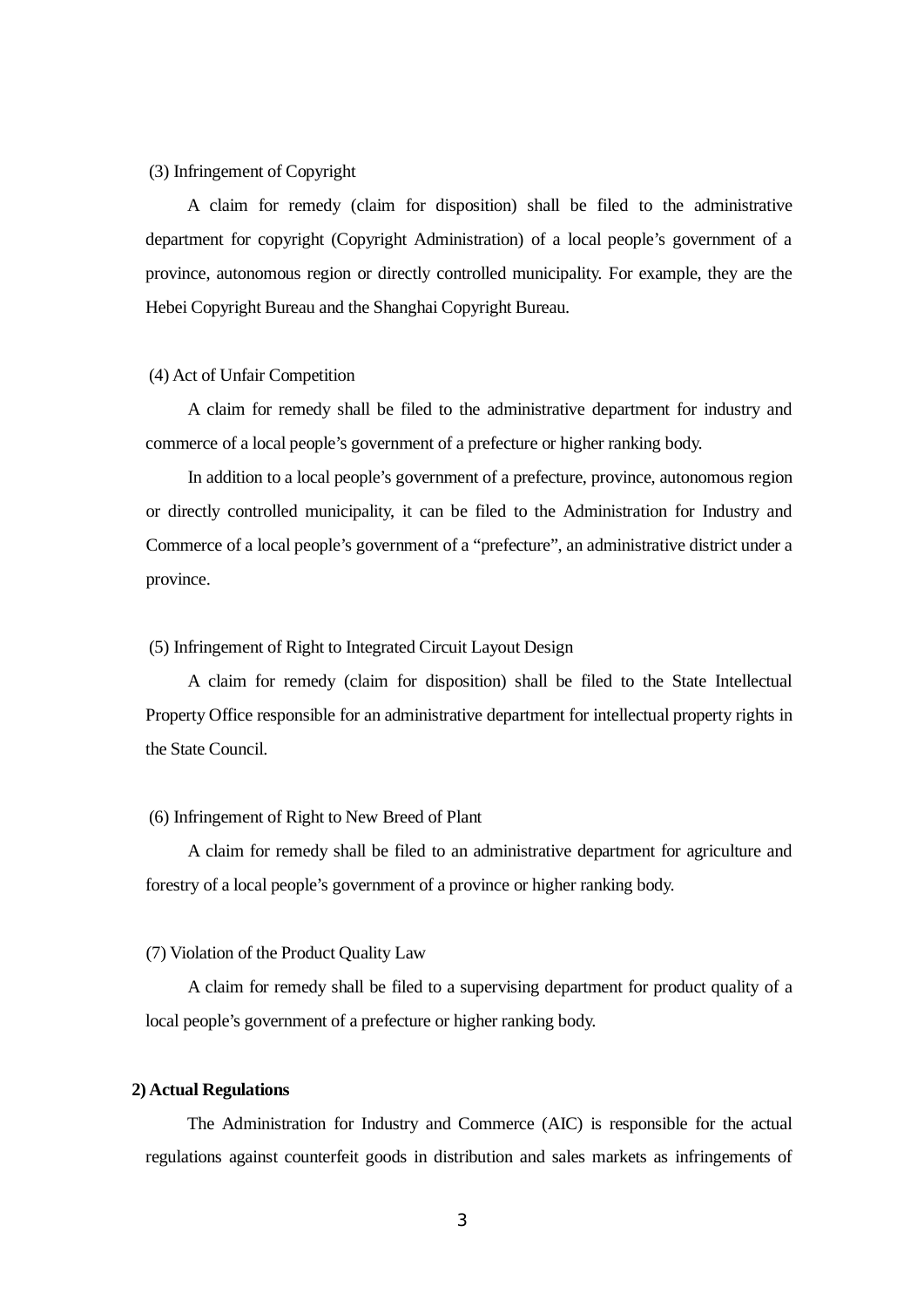trademark rights, and the Copyright Bureau is responsible for those of pirated editions as infringements of copyrights.

The Bureau of Quality and Technical Supervision (TSB) supervising the quality of products is in charge of any violation of the Product Quality Law at production sites of factories etc. The Public Security Bureau (PSB) is also responsible for exposures of more vicious counterfeit goods and those involving large amounts of money.

#### **4. Judicial Route**

The judicial route is to file a civil suit based on the civil right of claim for an injunction against an infringement or for a compensation for damages. The suit shall be filed to a competent court (people's court), and a claim for preliminary disposition is also admitted. In addition, criminal suits may be filed against certain infringements (infringements of trademark rights).

#### **1) Structure of People's Courts**

Against infringements of intellectual property rights such as trademark rights and patent rights, owners of such rights may be awarded remedies by filing suits to judicial organs. The Chinese judicial organs are called people's courts and consist of the Higher People's Courts (one each in provinces, autonomous regions and directly controlled municipalities), the Intermediate People's Courts (in provinces, autonomous regions, directly controlled municipalities, municipalities under direct controls of provinces or autonomous regions and autonomous provinces) and the Basic People's Courts (one each in prefectures, municipalities, autonomous prefectures and wards under direct controls of municipalities) as people's courts of each rank of local bodies under the Supreme Court as the supreme judicial organ.

In addition, there are the Military People's Court, the Maritime People's Court, etc. as special people's courts.

#### **2) Flow of Civil Proceedings**

The Chinese judicial system is the two-instance system. Therefore, the decision of the superior court of the court of the first instance, that is, the court of appeal (the Intermediate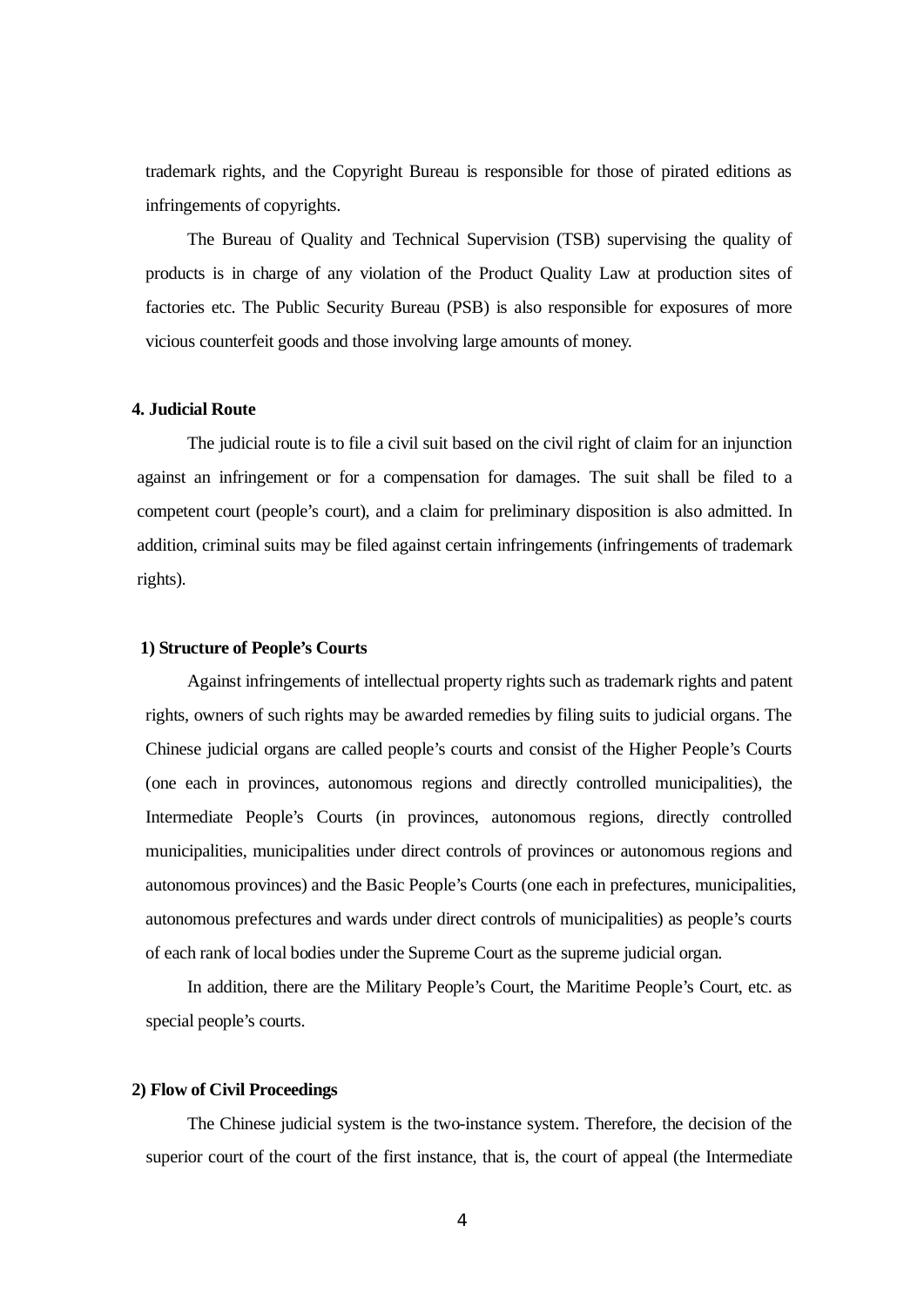People's Court or Higher People's Court when the Basic People's Court is the court of the first instance) or that of the Supreme Court is final.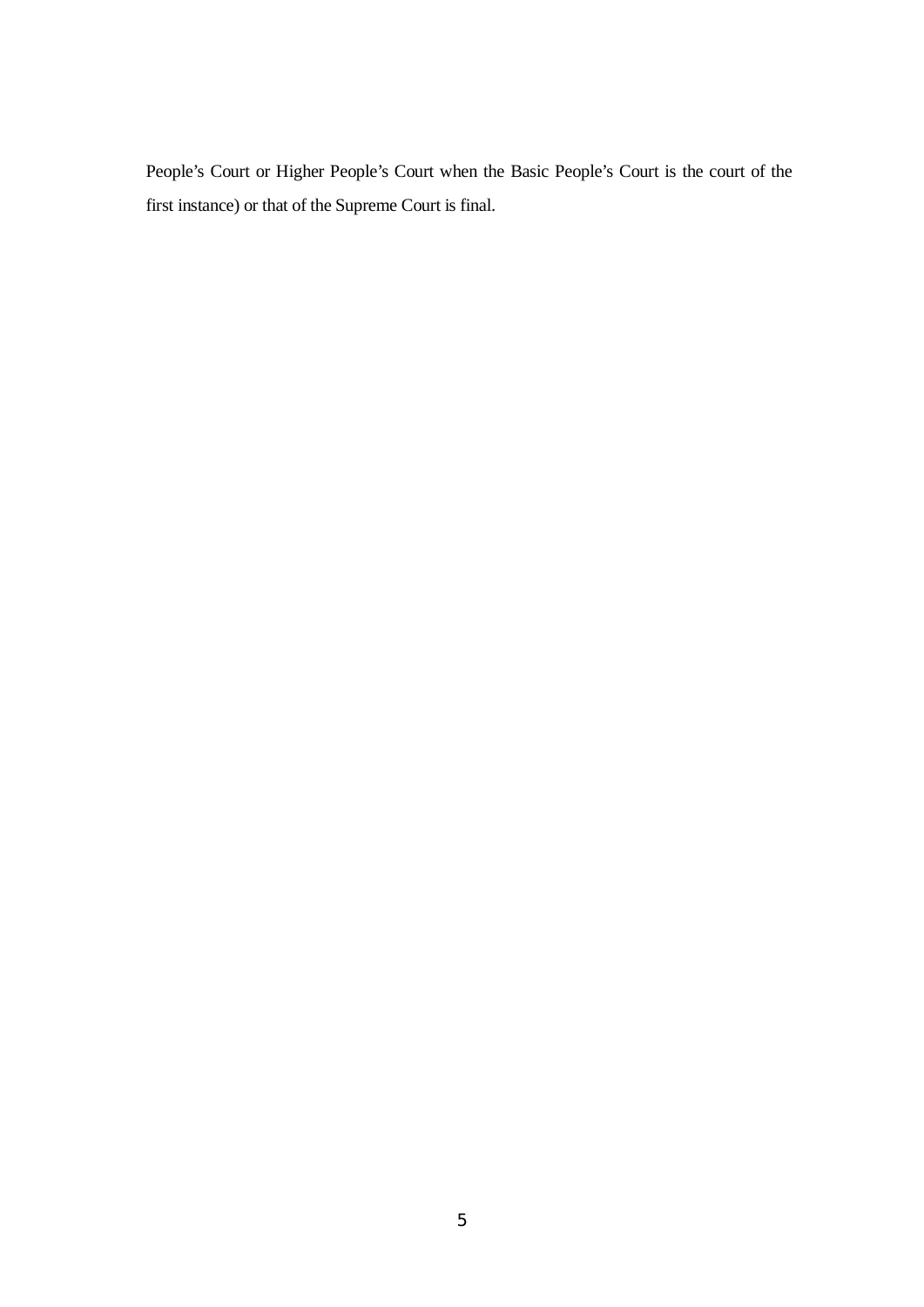Legal Proceedings of First Instance



Prepared by referring to Volume on China of Manual of Countermeasures against Counterfeit goods of JETRO.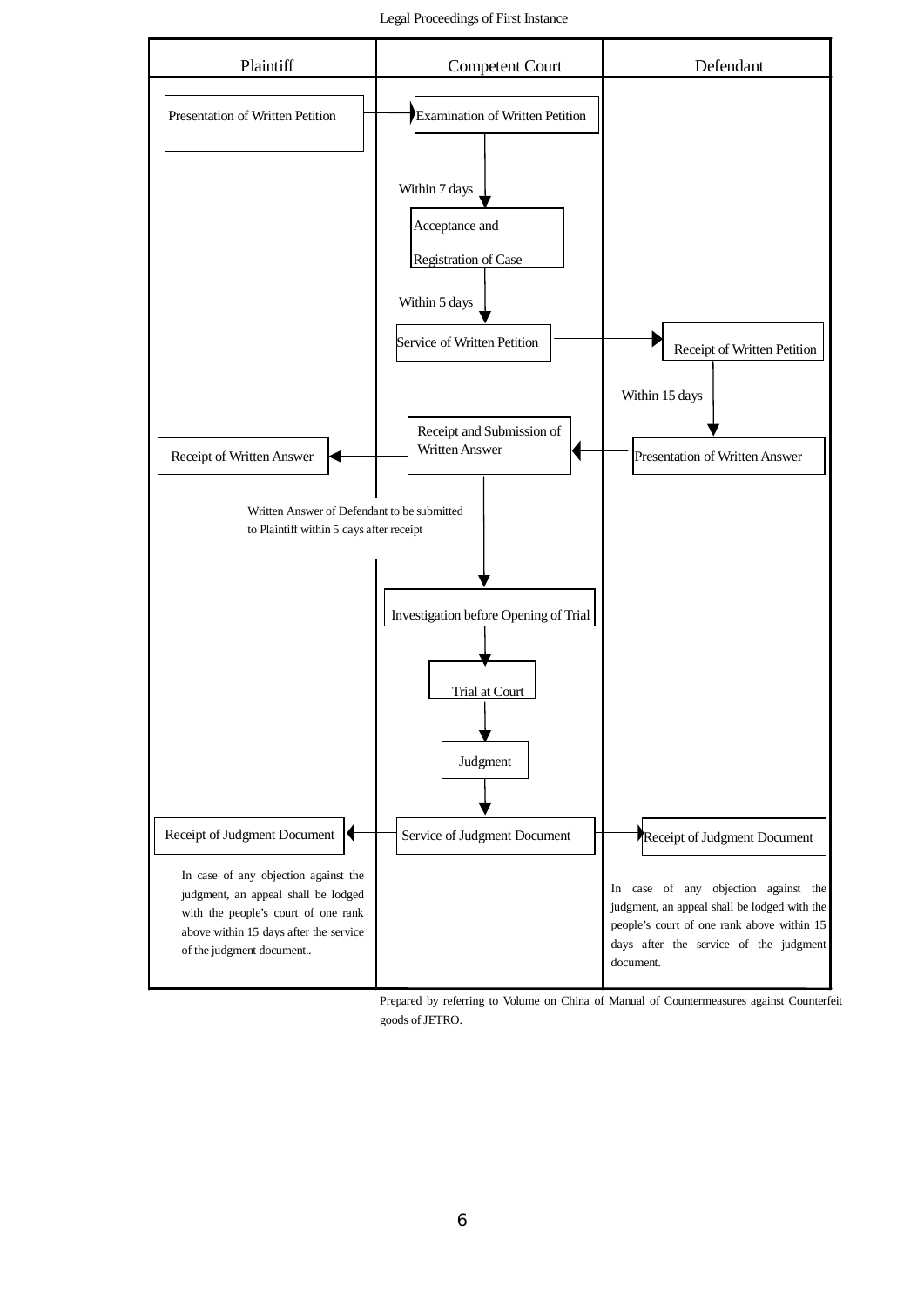#### **5. Protection at Customs (Shoreline Measures)**

In case any articles infringing intellectual property rights are imported, the shoreline measures can be taken by making use of the Customs.

#### **1) Protected Rights**

The rights to be protected are trademark rights, copyrights and patent rights (including those to utility models and designs).

#### **2) Basic Procedures at Customs**

In order for any owner of an intellectual property right to obtain the protection for such right by the Customs, he or she shall first go through the procedure for a notification at the Customs as a precondition and register his or her own intellectual property right.

#### **(1) Notification to China Customs**

An owner of an intellectual property right or his or her attorney (in case the owner does not have any sales office or place of business in China) shall notify the China Customs of his or her intellectual property right.

The documents required for such notification are as follows:

- Application Form (obtainable from Website of China Customs)
- Identification Card of Applicant
- Documentary Evidence for Existence of Intellectual Property Right (Copy of Trademark Registration Certificate, Copy of Patent Certificate and Document, Evidence, etc. proving Copyright)
- Photo or Sample of Article covered by Intellectual Property Right, Information on Lawful Importer (Licensee), Information on Company suspected of Infringement of Right, etc.
- Power of Attorney and Identification Card of Attorney for Registration

#### **(2) Examination of Notification by Customs**

The China Customs is to give notice to the applicant on the result of its examination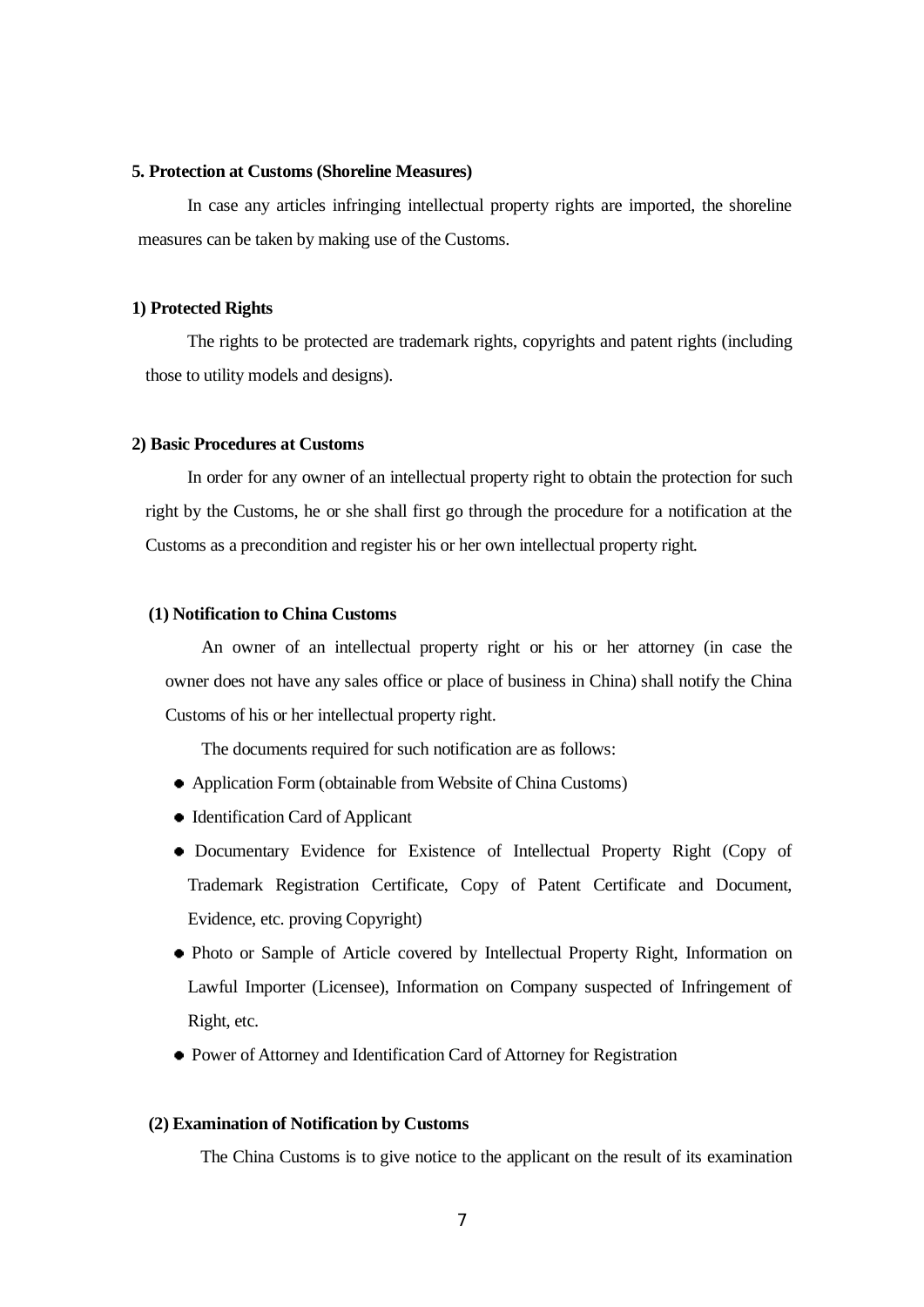of the notification within 30 days after the date of receipt of the application documents for notification. When the China Customs approves the notification, it will issue the Certificate for Notification for Customs Protection of Intellectual Property Right, and, if not, it will give written notice to the applicant together with the explanation of the reason for disapproval.

#### **(3) Effective Term of Notification**

The effective term of the notification is 10 years from the date of issuance of the Certificate for Notification for Customs Protection of Intellectual Property Right.

#### **(4) Claim to Customs for initiating Shoreline Measures**

When the owner of the right or his or her attorney claims the initiation of the protective measures against any articles suspected of infringing the intellectual property right, he or she is required to submit necessary documents etc. to the Customs of the place of importation.

#### **3) Protective Measures at Customs**

#### **(1) Seizure**

The seizure of the articles suspected of infringement may be made under the application by the owner of the right or under the authority of the Customs. In case the Customs has made the seizure under its authority, it will serve the consignee with the Customs Certificate of Seizure and give written notice to the owner of the right to that effect.

#### **(2) Objection by Consignee**

#### **(3) Investigation by Customs**

The Customs shall investigate within 30 days after the date of the seizure whether the seized article infringes the right and whether the consignee intestinally tries to import the infringing article and so on.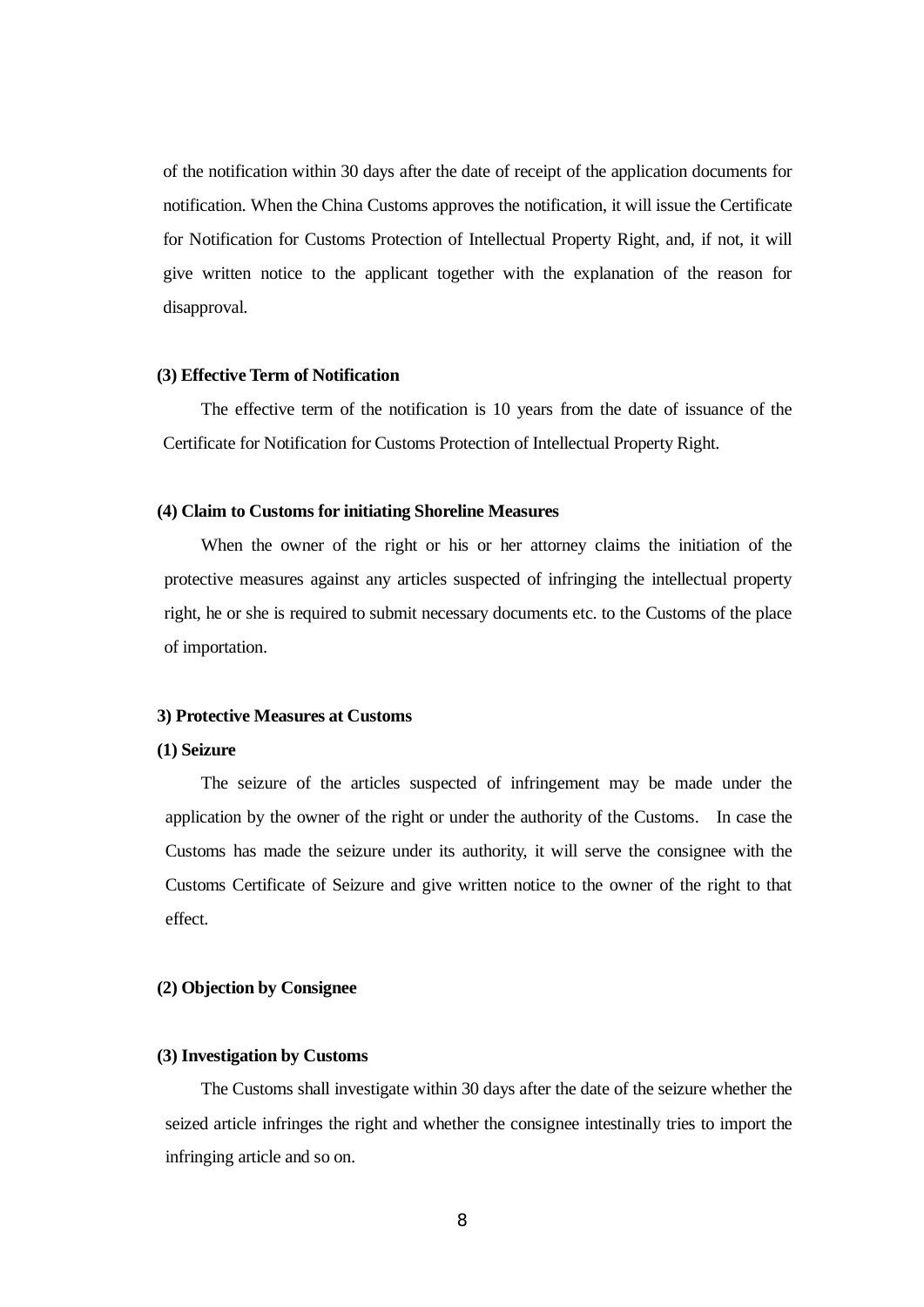#### **4) Disposition by Customs**

When the infringement of the right by such seized article is finally verified, the Customs will confiscate the infringing article and give written notice of the punishment to the consignee. The seized article infringing the trademark right will be used for public service or sold at auction to any other person than the consignee after removal of the infringing trademark. If such infringing trademark is irremovable, it will be destroyed. All of the articles infringing the copyright will be destroyed.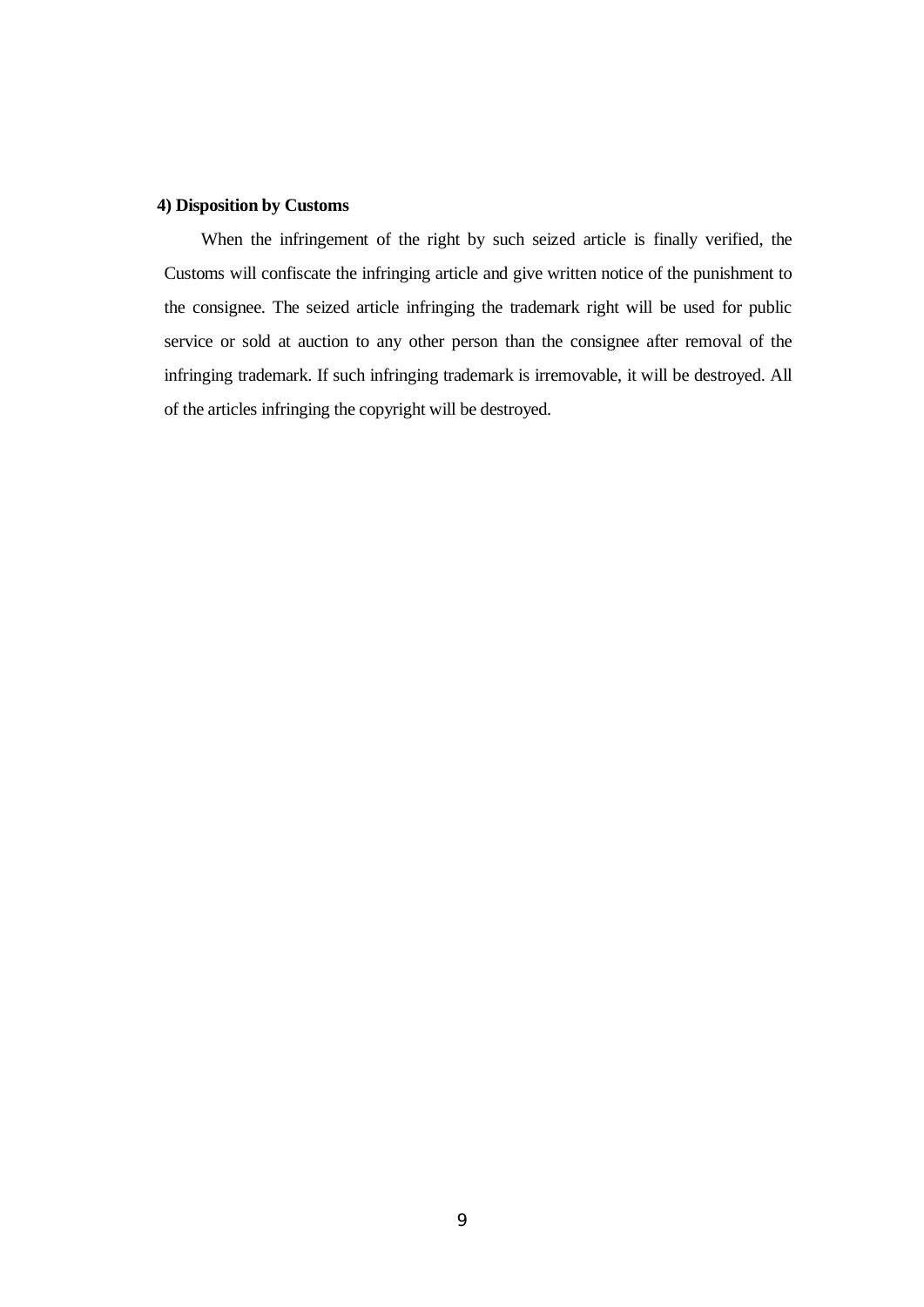Notification Procedure & Protection Procedure at Customs



Prepared by referring to Volume on China of Manual of Countermeasures against Counterfeit goods of JETRO.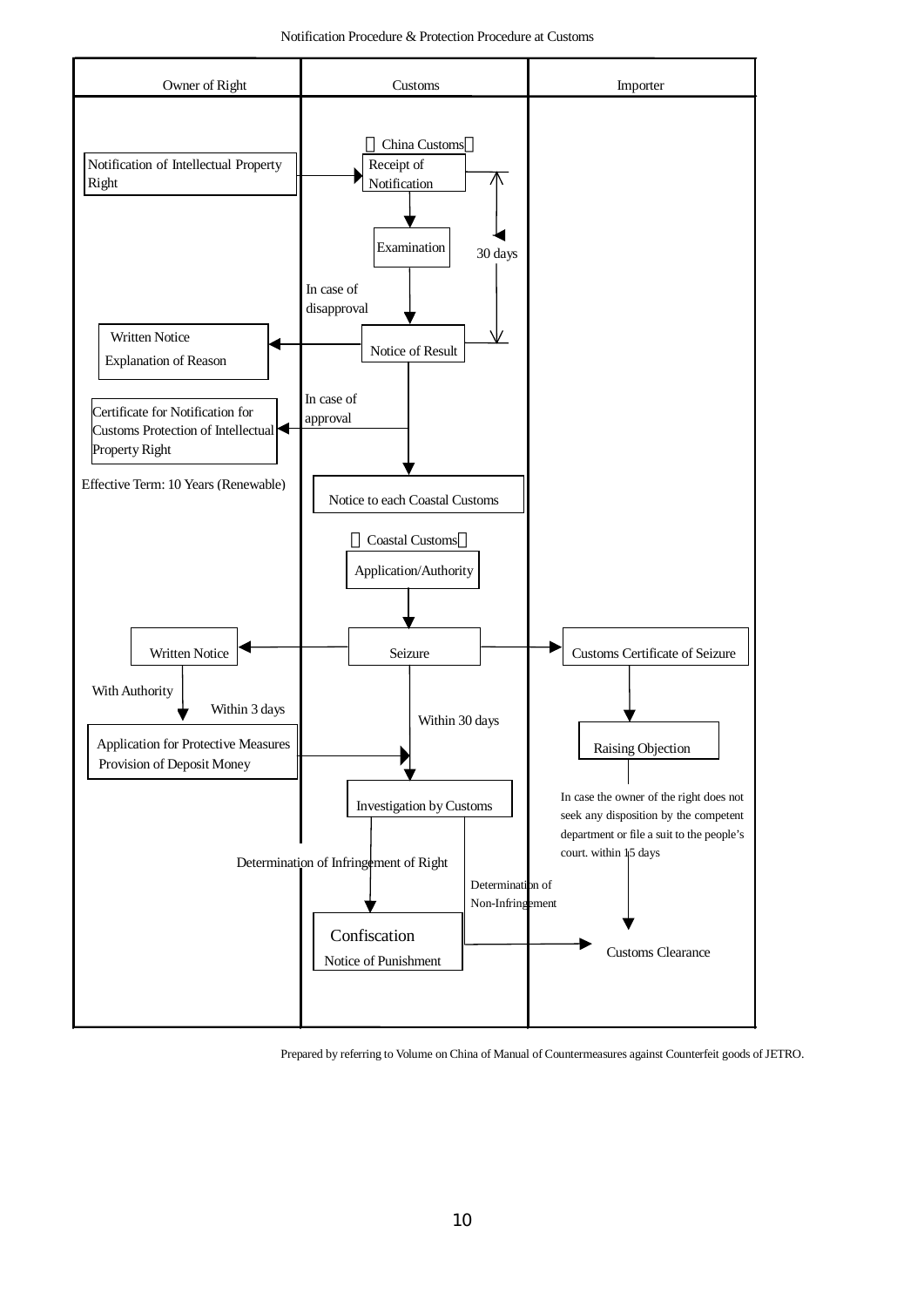### **Chapter 2. Procedures and Processes from Finding to Exposure of Counterfeit Goods**

#### **1. Procedures and Processes from Finding to Exposure of Counterfeit Goods**

#### **1) Finding of Infringing Articles (Counterfeit Goods, Pirated Editions, etc.)**

Counterfeit goods etc. are mostly found by own representatives of companies and sometimes come to their knowledge through reports of investigation companies, information from local distributors, complaints from users, etc.

It is important for future exposures to obtain particulars of the information of finding in writing without fail such as names of finders, times and places (cities, markets, stores. etc.) of finding and articles (goods) found.

#### **2) Confirmation of Damages**

One shall confirm damages suffered by one's company by investigating the obtained information of finding of counterfeit goods in respect of the following points:

a. Do the sales of the company suffer any damage?

b. Is the brand of the company affected?

c. Does the distributor of the area in question suffer any damage?

d. Are they injurious or dangerous to consumers?

One shall judge whether any countermeasures shall be taken against the counterfeit goods as a result of examination of the above points.

In addition, one shall confirm whether such counterfeit goods infringe the right of the company and, if yes, study what remedies can be obtained.

#### **Confirmation of Infringement of Right (Examples)**

| Imitation of Brand         | Is it the infringement of the trademark right?                         |
|----------------------------|------------------------------------------------------------------------|
| <b>Imitation of Design</b> | Is it the infringement of the design right?                            |
| <b>Technical Imitation</b> | Is it the infringement of the right to the patent or utility<br>model? |
| Pirated Edition & Copy     | Is it the infringement of the copyright?                               |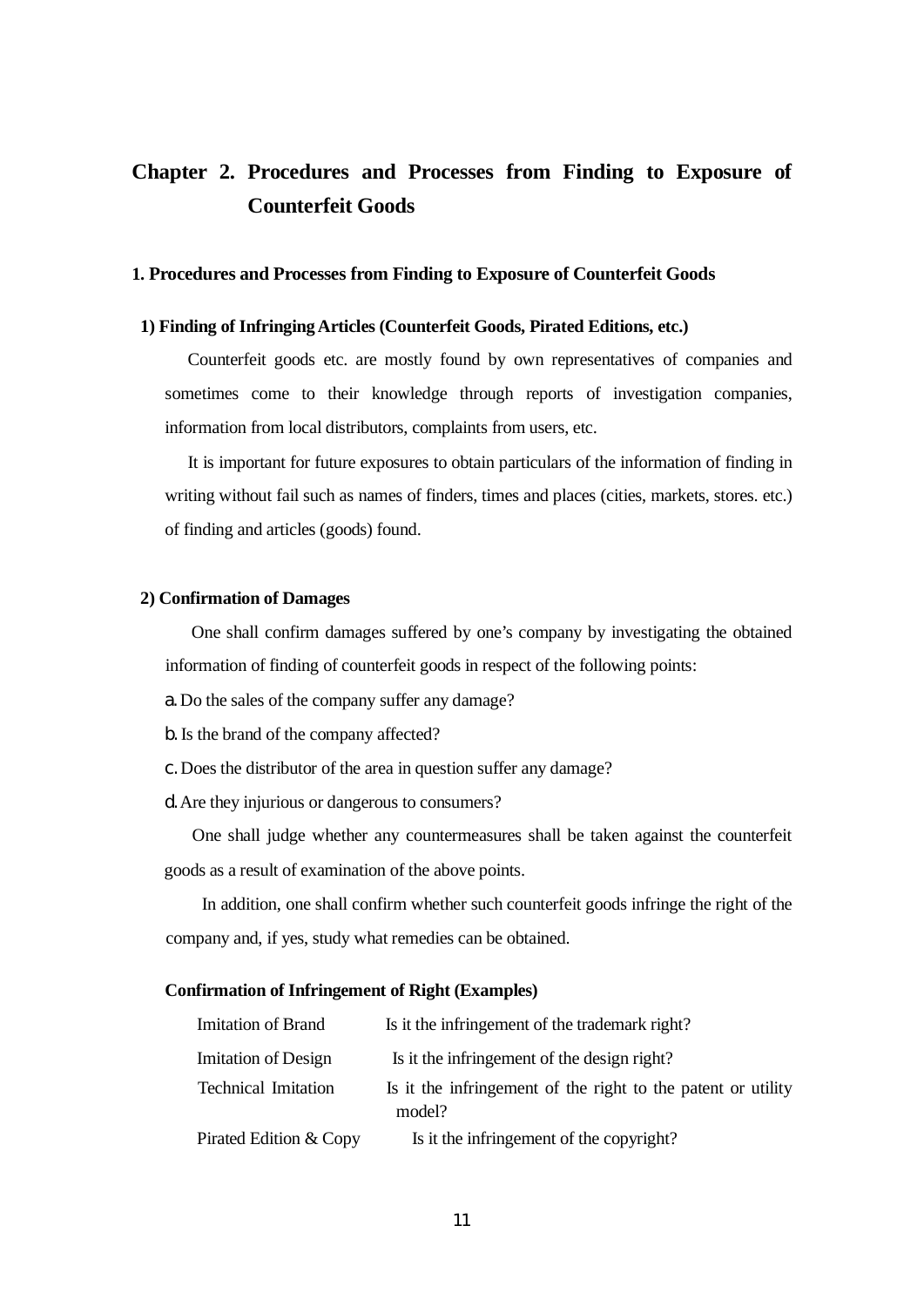#### **3) Investigation for Exposure**

When it is decided to take any countermeasures (remedies) against the counterfeit goods through the above confirmation work, it is necessary to obtain "evidences" required for taking legal measures against a producer and a seller of the counterfeit goods.

Furthermore, when one buys the imitation, it is important to get a receipt without fail to identify the seller.

Since the investigation into the producer of the counterfeit goods is dangerous for non-professional persons, it is necessary to entrust such investigation to a professional investigation company. It is also important for the measures for the future exposure, suit, etc. to investigate backgrounds etc. of the entities engaged in the imitation business at the same time.

#### **4) Selection of Legal Measures**

One shall study which legal measure shall be selected to obtain the best effect for the company.

In case one intends to block the infringement first, administrative dispositions by administrative organs as remedial measures such as arrests and seizures of evidences etc. by the police can be considered (Administrative Route).

When one intends to claim damages etc. additionally, one shall bring the case before the court (Judicial Route).

One shall judge which route is to be selected, taking the purpose of countermeasures against counterfeit goods, sales strategy, etc. of the company into consideration. It is also important to consult with professionals such as lawyers in the country in question since such routes operate differently among countries.

#### **5) Selection of Attorney**

The selection of an attorney is important in taking countermeasures against counterfeit goods. In such selection, it is necessary to specify the purpose of the countermeasures against counterfeit goods and the roles of the attorney such as what to be done by such attorney.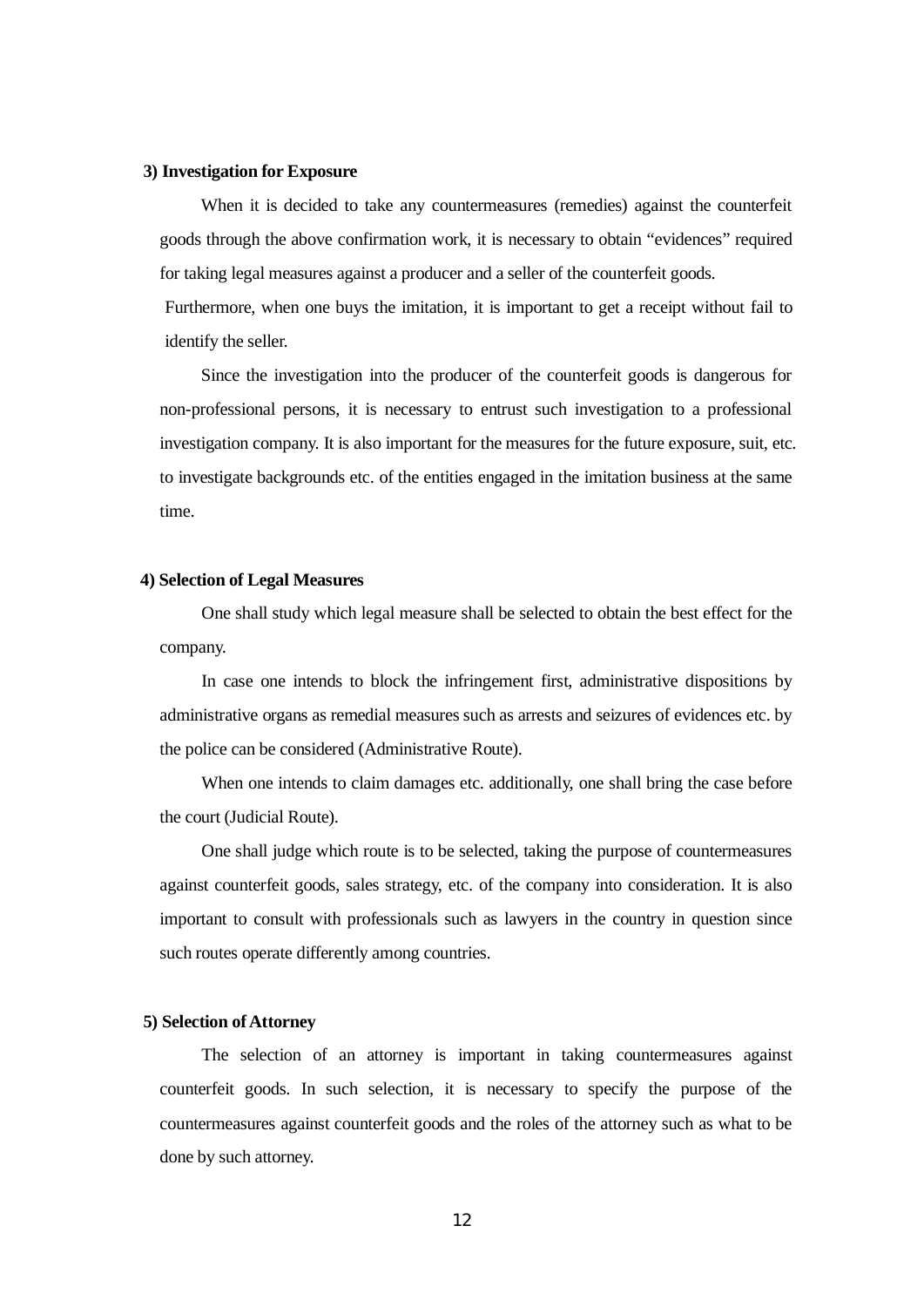#### **Roles of Attorney (Examples)**

- a. Submission of Application to and Procedure at Administrative Organ
- b. Investigation of Counterfeit Goods etc.
- c. Negotiations with Administrative Organ
- d. Negotiations with Dealers of Counterfeit Goods
- e. Representation in Suit at Court

#### **6) Exposure**

In general, an administrative exposure is made by the competent administrative organ or police. Responsible officers of the administrative organ go to a site and seize or confiscate counterfeit goods, evidences, etc. They also seize account books, slips, etc. at the same time that may be evidences for an administrative punishment.

The attorney accompanies such officers in such exposure, takes photos of things in such exposure and attaches such photos to his or her report. An investigation company accompanies them sometimes.

A responsible person of a company sometimes goes to a site of an exposure of a store in a market etc. However, he or she shall be sufficiently careful since he or she is exposed to physical danger.

Since an exposure at a production site such as a factory may be dangerous sometimes, he or she should not accompany such exposure unless any special situation exists.

#### **7) Shoreline Measures at Customs**

In case the application for registration is filed to the Customs for the shoreline measures, one will be notified by the Customs occasionally that the clearance of a suspected cargo is suspended. In such case, the genuineness of such suspected cargo is checked within a time period stipulated by a law of each country, and, if such cargo is verified to contain any counterfeit goods, it will be seized by the Customs. In some countries, the Customs may demand the deposit of security money at the same time in some cases.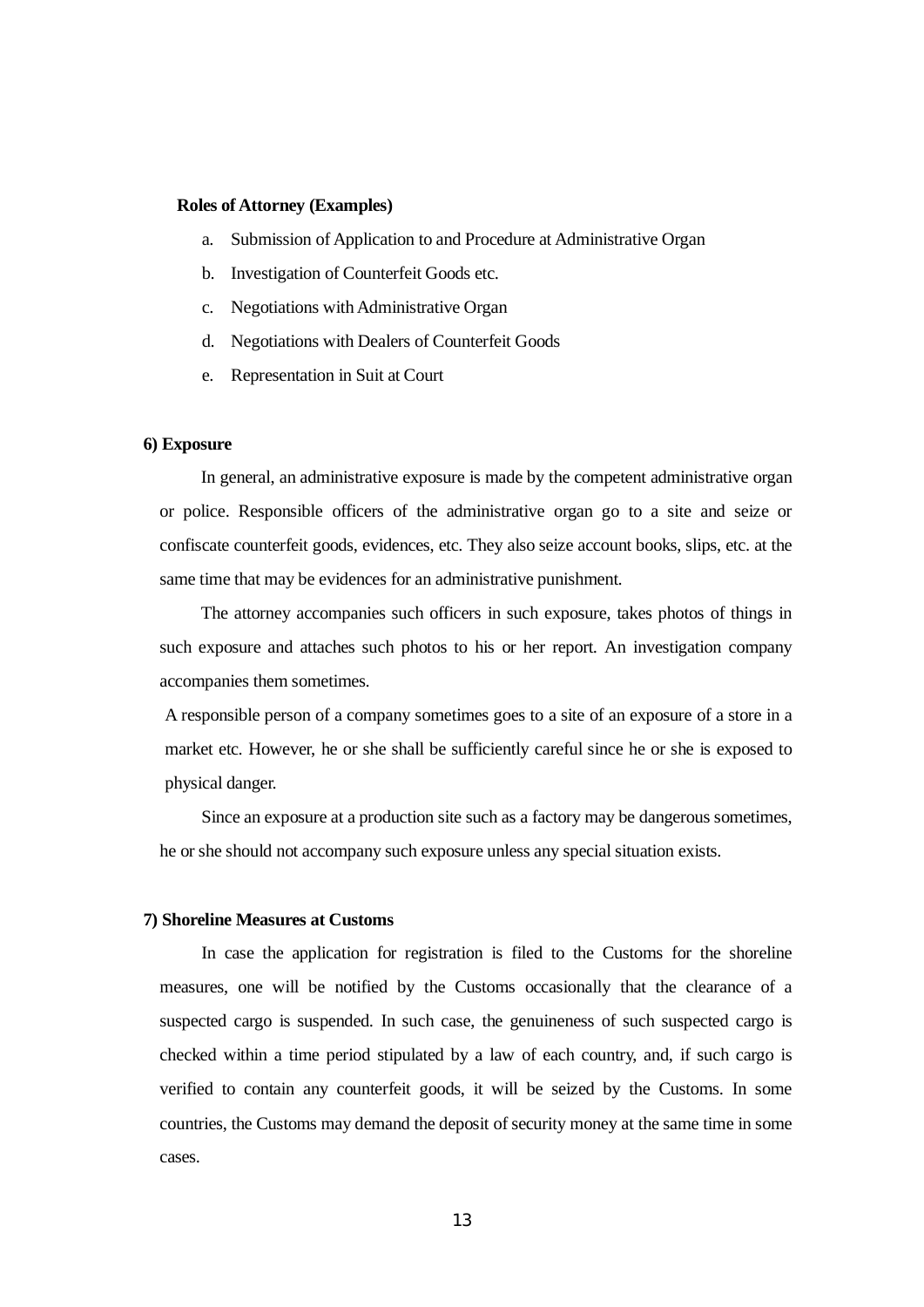Since it is difficult for a person in charge of countermeasures against counterfeit goods to come to a site for the judgment of genuineness and the deposit of security money in a short period of time, companies entrust their local attorneys with contacts with the Customs or ask their local subsidiary corporations to establish systems for such measures in general.

In addition, some companies hold training seminars for officers of the Customs on the judgment of the genuineness through same-trade associations, industrial societies and groups for countermeasures against counterfeit goods and cooperate with the Customs in finding counterfeit goods.

#### **8) Disposition by Destruction of Counterfeit Goods**

The counterfeit goods so confiscated are to be destroyed by the administrative organ that has confiscated them. However, in some countries, articles infringing trademark rights are distributed among the poor as contributions after such trademarks only have been removed.

In order to assure the disposition by destruction after the confiscation, an owner of a right destroys counterfeit goods under his or her witness at his or her expense in some cases.

In addition, some companies in the same trade jointly destroy counterfeit goods and publicize the "eradication of counterfeit goods" to the general public by providing mass media with such scenes as news.

#### **9) Gratitude to Administrative Organ**

After the administrative organ has succeeded in the exposure, it is important to express one's gratitude to cooperators in such exposure for their efforts for future effective countermeasures against counterfeit goods.

In many cases, companies visit administrative organs that have exposed them, express their gratitude and present letters of thanks, pennants of thanks and shields of thanks to them. Such presentation ceremonies are welcomed by administrative organs and held by many companies.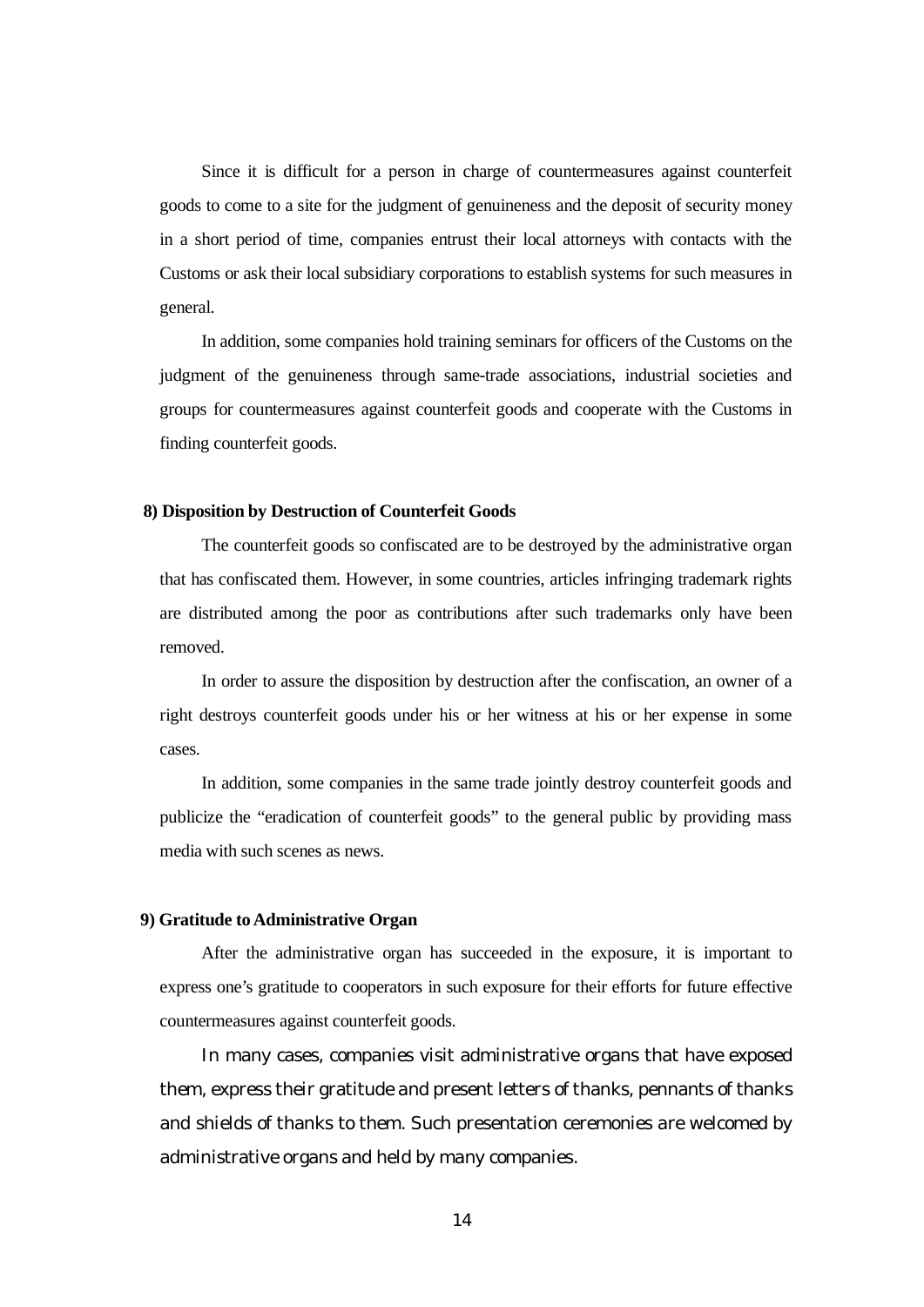### Chapter 3. Remedial Systems in Asian Countries

#### **1. Remedial System against Counterfeit Goods in each Country**

In general, rights under the trademark law, patent law, etc. are granted and effective only in the country where their applications and registrations are made.

The remedies against infringements of rights such as counterfeit goods are applicable only in the country where such rights exist and are not applicable in any countries where such rights do not exist (Principle of Territorial Jurisdiction).

Therefore, when one intends to seek any remedy against infringement of his or her right, it is necessary for him or her to obtain a trademark right, a patent right, etc. in the country concerned.

In addition, since the remedial system and the administrative organ differ among the countries, this chapter briefly explains the remedial system and the administrative organs in each of the Asian countries as follows:

(**Note:** The following explanations are based on present information on each country. Therefore, when any change is made, one shall take measures in accordance with information after such change.)

#### **2. Major Countries in Asia**

The explanations are for the following countries:

1) China

- 2) Korea
- 3) Chinese Taipei
- 4) Malaysia
- 5) Singapore
- 6) Philippines
- 7) Thailand
- 8) Vietnam
- 9) Indonesia
- 10) Hong Kong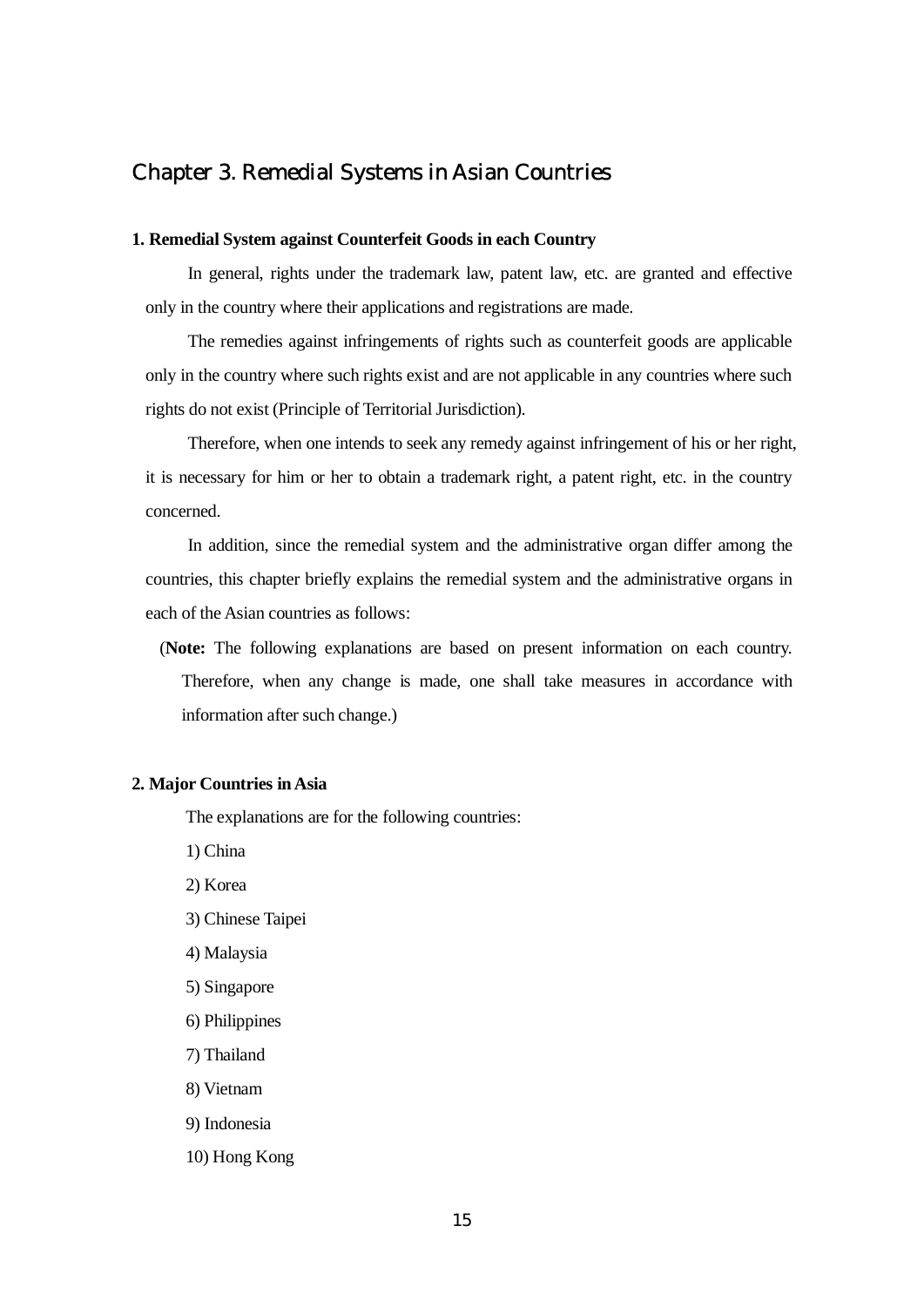11) India

#### **3. Characteristics of Remedial System and Regulating Organs in Each Country**

#### **1) China**

China is tightening up its regulation against counterfeit goods year by year. However, its current situation is that the number of counterfeit goods is increasing for the remarkable development of its economy. Its characteristic is that the administrative organs specially and actively regulate articles infringing trademark rights, poor quality articles, etc.

The regulating organs and the matters regulated thereby are as shown below:

Administration for Commerce and Industry:

Articles Infringing Trademark Rights and Acts of Unfair Competition (Copies, Imitations, etc.)

Bureau of Quality and Technical Supervision:

Poor Quality Articles and Fakes (Articles with False Descriptions)

Copyright Bureau:

Articles Infringing Copyrights (Pirated Editions etc.)

Intellectual Property Administration (Local):

Articles Infringing Patent Rights, Utility Model Rights and Design Rights Customs:

Articles Infringing Intellectual Property Rights (Articles Infringing Trademark Rights, Pirated Editions, etc.)

Police (Public Security):

Vicious and Large-Scale Articles Infringing Trademark Rights, Poor Quality Articles, Pirated Editions, etc.

People's Court: Suits against Articles Infringing Intellectual Properties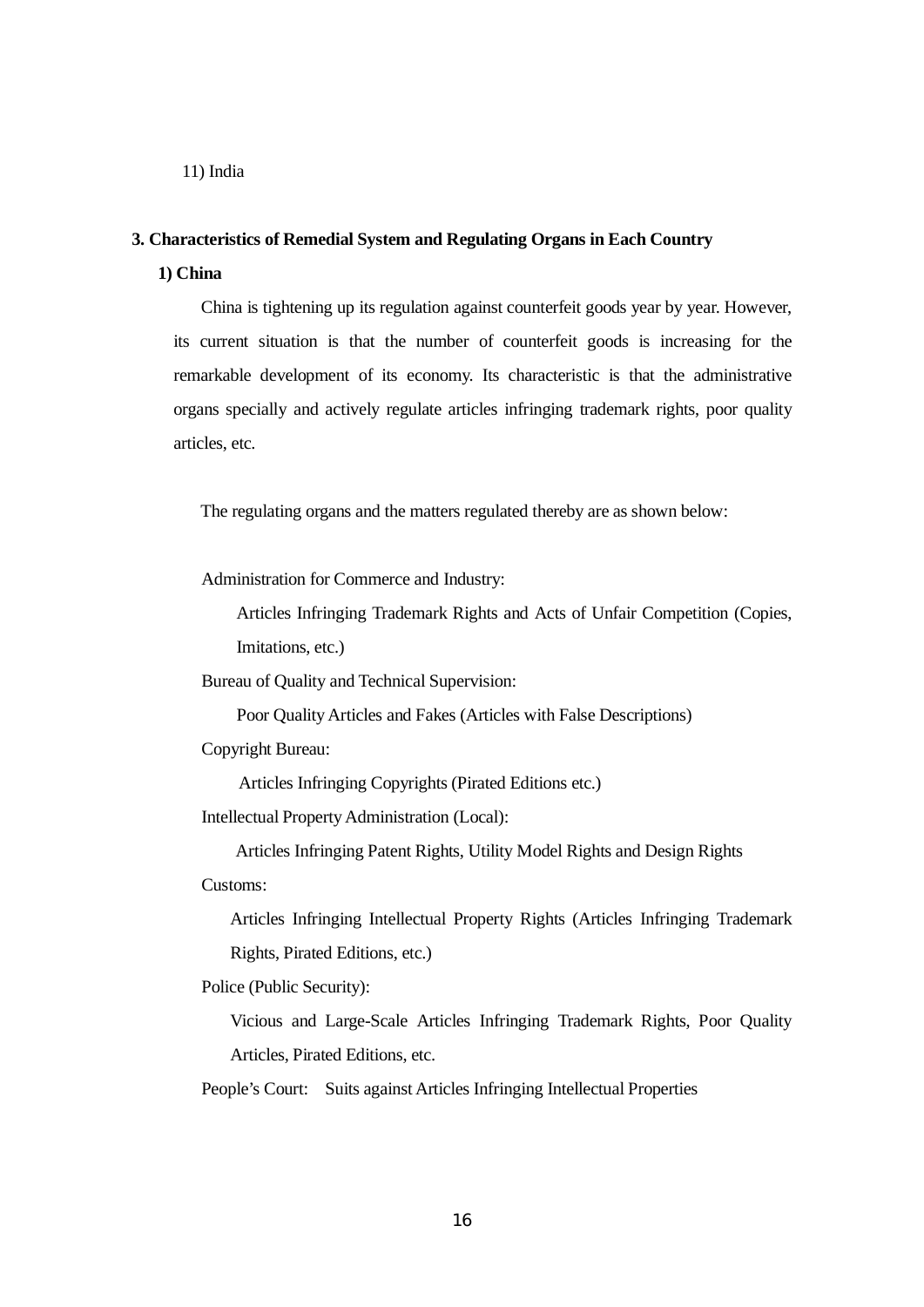#### **2) Korea**

Korea is tightening up its regulation against domestic production of counterfeit goods and inflow of counterfeit goods from foreign countries. The domestic regulation is led by the police, and exposures through the criminal route are effective. The characteristic of the regulation against import and export is that remedial measures can be taken by the Trade Commission.

The regulating organs and the matters regulated thereby are as shown below:

Public Prosecutor's Office & Police Station:

Exposures of Counterfeit Goods with Accusation to Police and Public Prosecutor's Office

Customs Agency:

Articles Infringing Trademark Rights and Articles Infringing Copyrights

Trade Commission:

Remedies by blocking Import and Export of Articles Infringing Intellectual Property Rights

Patent Office:

Regulation against Counterfeit goods in cooperation with Police and Public Prosecutor's Office

Court: Suits against Articles Infringing Intellectual Property Rights

#### **3) Chinese Taipei**

In Chinese Taipei, the executions of rights against infringements of patents were made under the leadership of the Code of Criminal Procedure on the basis of criminal punishments until around 2002. However, since the abolishment of criminal punishments, they have been changed to be led by the civil suits claiming compensations for damages and injunctions. Since the amendment of the Code of Civil Procedure in 2003, the system of provisional seizure has come to be used frequently.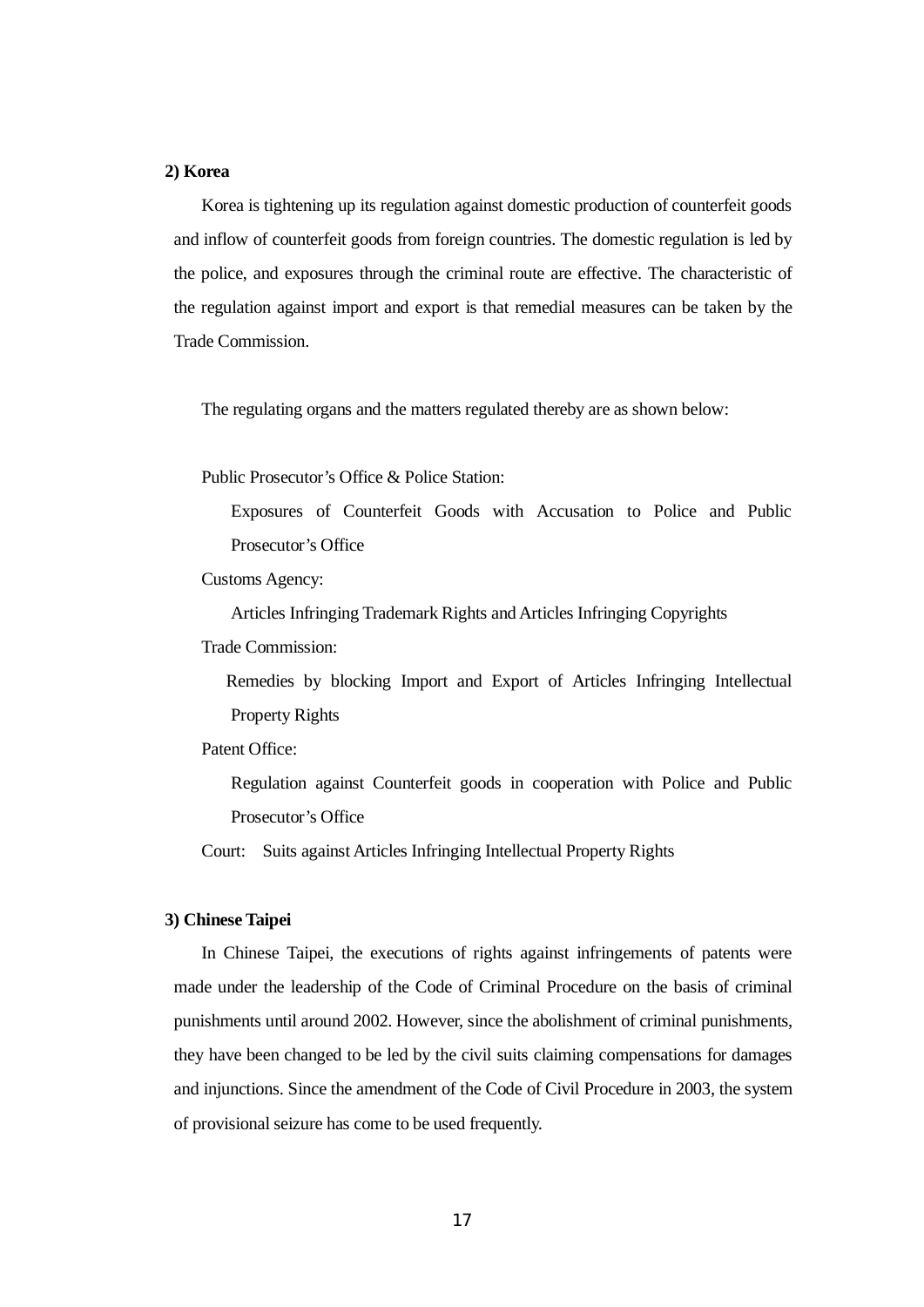The regulating organs and the matters regulated thereby are as shown below:

Investigation Bureau of Legal Affairs Department:

Exposures of Cases of Infringements of Intellectual Property Rights

Police Station of Interior Department:

Exposures of Criminals of Cases of Infringements of Trademark Rights and Copyrights

General Customs Bureau:

Blockage and Shoreline Regulations against Cargos Infringing Intellectual Property Rights

Coat Guard Station: Regulations against Contraband

International Trade Bureau: Surveillance System of Export of Trademarks

Court for Intellectual Property:

Civil, Criminal and Administrative Suits on Intellectual Property Rights (Scheduled to start in 2007)

#### **4) Malaysia**

In Malaysia, the police can effectively investigate infringements of trademark rights and copyrights and bring criminal suits before courts under the Trade Descriptions Act (TDA).

For the regulation against articles infringing design rights etc., the route of civil suits is available but expensive and time-consuming and contains a lot of problems.

The regulating organs and the matters regulated thereby are as shown below:

Regulation Executive Department of MDTCA:

Articles Infringing Trademark Rights and Articles Infringing Copyrights Police: Articles Infringing Trademark Rights and Articles Infringing Copyrights Customs: Blockage of Import of Cargos Infringing Trademark Rights and Cargos Infringing Copyrights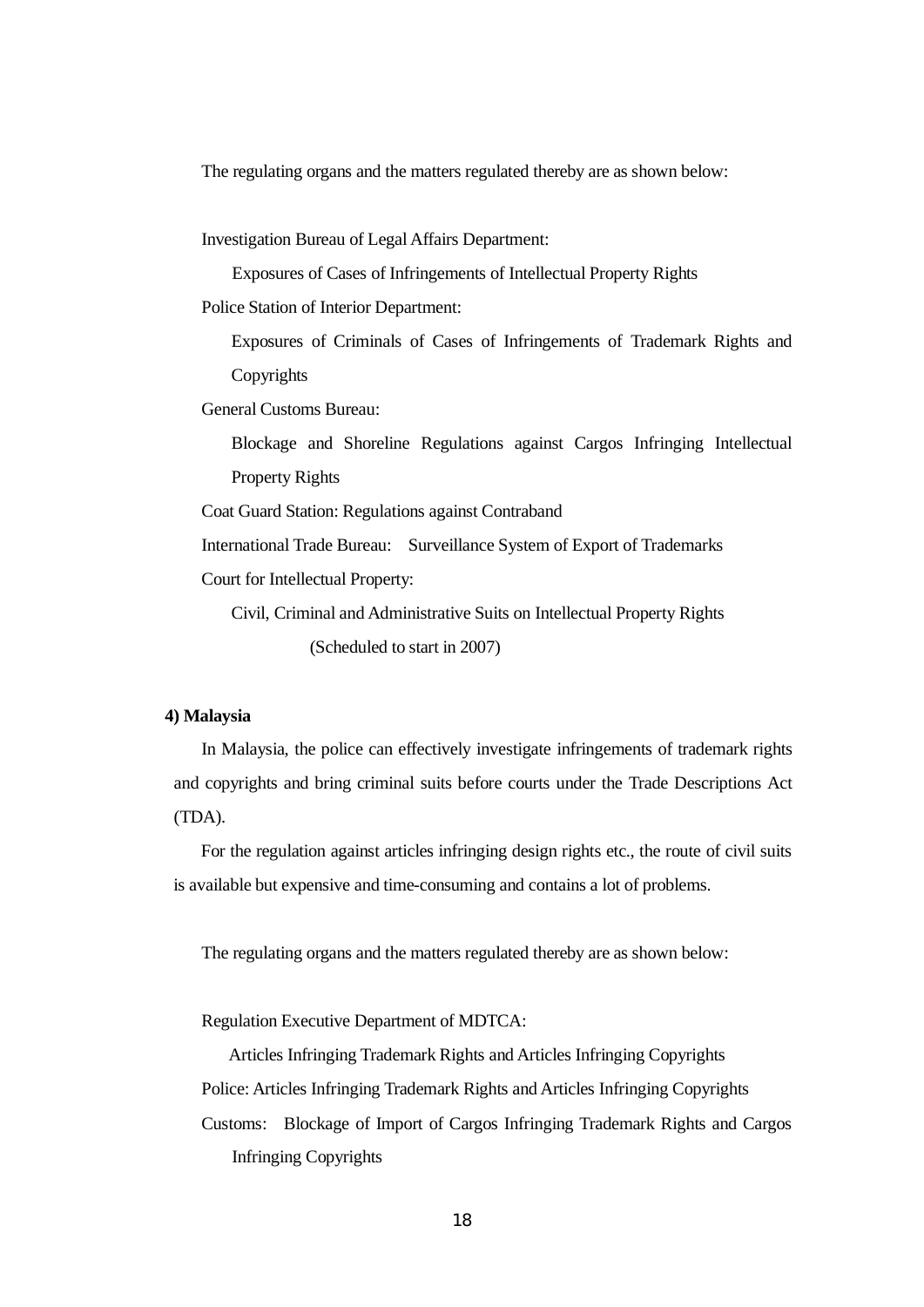### Court: Civil Suits against Infringements of Intellectual Property Rights \*MDTCA: Ministry of Domestic Trade and Consumer Affairs

#### **5) Singapore**

In Singapore, the main means for remedial measures against infringements of intellectual property rights are civil suits. Criminal suits may be filed against infringements of copyrights and trademark rights.

While remedies with seizures at the Customs are obtainable for articles infringing trademark rights and articles infringing copyrights, owners of intellectual property rights shall take civil proceedings after such seizures. They can additionally take criminal proceedings.

The regulating organs and the matters regulated thereby are as shown below:

Police: Seizures of Articles Infringing Intellectual Property Rights

Customs: Blockage of Import of Articles Infringing Trademark Rights and Articles Infringing Copyrights

Court: Civil Suits against Infringements of Intellectual Property Rights Criminal Suits against Articles Infringing Trademark Rights and Articles Infringing Copyrights

#### **6) Philippines**

In Philippines, different legal measures can be taken against the same infringement. However, a criminal suit, a civil suit and an administrative disposition cannot be filed for the same infringement at the same time.

The regulating organs and the matters regulated thereby are as shown below:

Legal Affairs Department of DTI:

Cases of Infringements of Intellectual Property Rights (for compensation for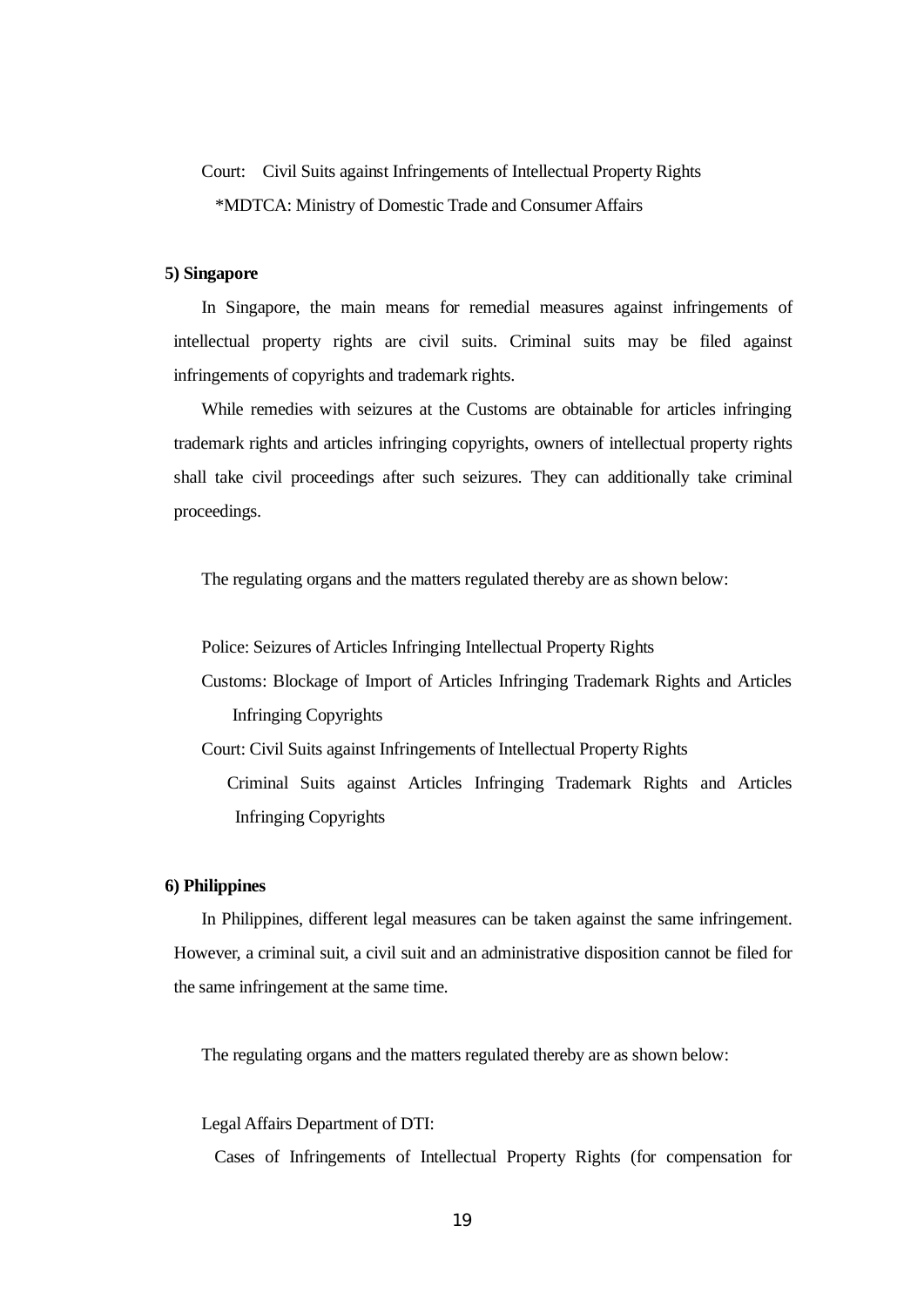damages of less than 200,000 pesos)

Legal Affairs Bureau of IPO:

Cases of Infringements of Intellectual Property Rights (for compensation for damages of 200,000 pesos or over)

Customs Bureau:

Blockage of Import and Export of Cargos Infringing Intellectual Property Rights National Investigation Bureau:

Confiscation of Articles Infringing Intellectual Properties

National Police: Confiscation of Articles Infringing Intellectual Properties

Court: Civil and Criminal Suits against Articles Infringing Intellectual Properties

DTI: Department of Trade and Industry

IPO: Intellectual Property Office

#### **7) Thailand**

Although Thailand is tightening up the regulations against counterfeit goods, it is criticized for its penal regulations being light. And counterfeit goods of famous trademarks of Europe, those of computer software of the United States and those of character goods of Japan appear considerably on the markets. The regulations by the Economic Technological Crime Suppression Division (ETCSD) of the Police work effectively.

The regulating organs and the matters regulated thereby are as shown below:

- ETCSD: Cases of Infringements of Intellectual Property Rights (Exposures of Sale and Production of Counterfeit Goods)
- Customs: Blockage of Import and Export of Cargos Infringing Trademark Rights and Copyrights

IP Court: Civil and Criminal Cases on Intellectual Property Rights.

\* ETCSD: Economic Technological Crime Suppression Division of Police

\* IP Court: International Trade & Intellectual Property Court (Central IP Court and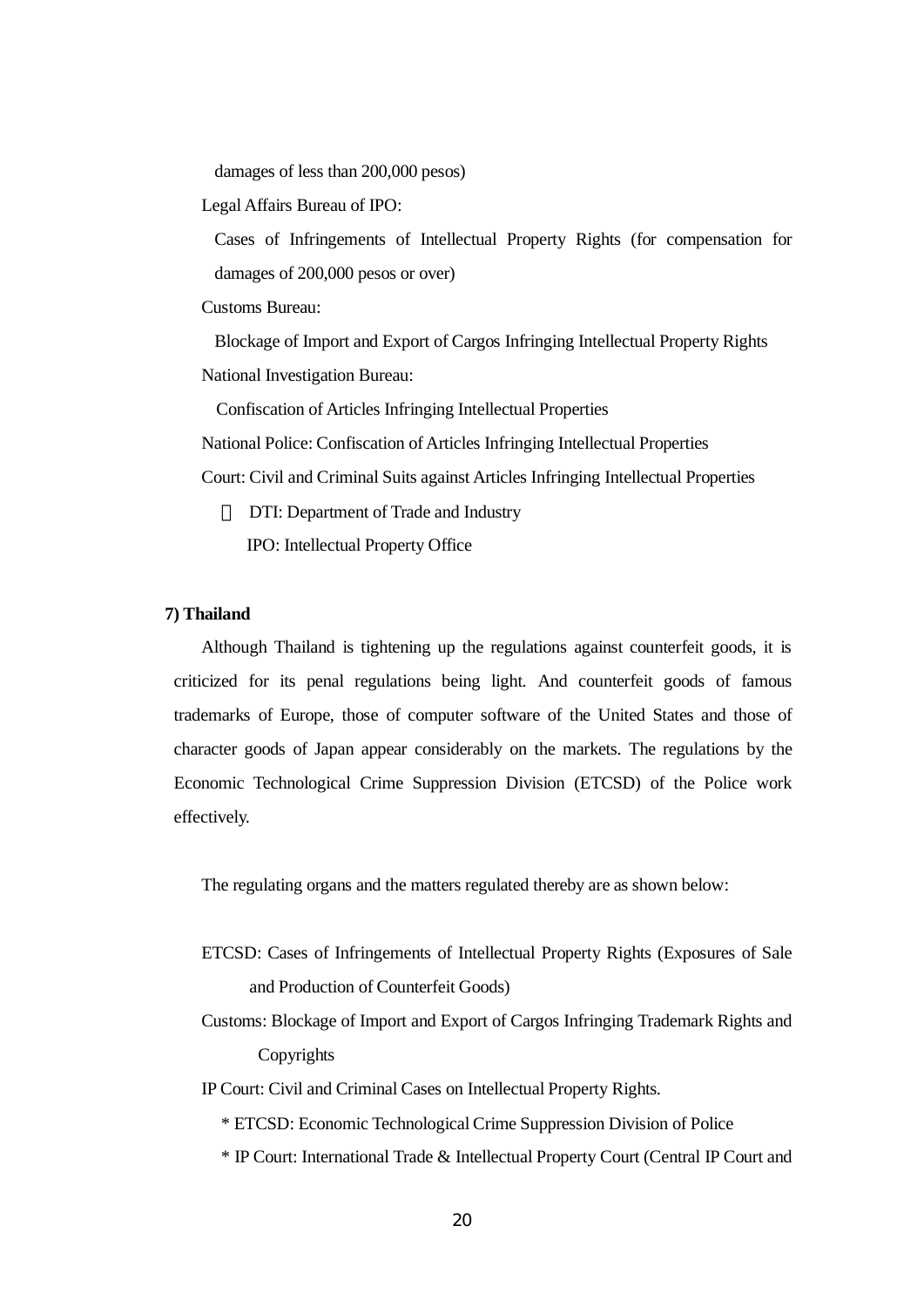#### **8) Vietnam**

 Vietnam enacted the New Law on Intellectual Properties corresponding to international standards such as the TRIPS Agreement and put it into effect in July, 2006. On the other hand, a sense of the nation on intellectual properties is still low, and the number of counterfeit goods is increasing rapidly together with the economic development. The situation there is that, while sale of counterfeit goods by retailers etc. can be regulated administratively, exposures of production factories are not easy.

The regulating organs and the matters regulated thereby are as shown below:

Market Control Bureau: Seizures of Counterfeit goods sold on Markets Economic Police:

Exposures of Production Factories and Large-Scale Distributors of Counterfeit Goods

Customs:

Seizures of Import and Export of Articles Infringing Intellectual Property Rights Court: Civil and Criminal Cases of Infringements of Intellectual Property Rights Intellectual Property Agency:

Administrative Guidance against Persons Infringing Intellectual Property Rights

#### **9) Indonesia**

In Indonesia, intellectual property rights are mostly exercised through criminal prosecutions. Although civil remedial measures have recently become possible legally, only very few cases have been tried to be resolved through civil suits actually. Practical remedial measures against counterfeit goods etc. at this moment are to report them to the police to stop acts of infringements and make them destroyed.

The regulating organs and the matters regulated thereby are as shown below: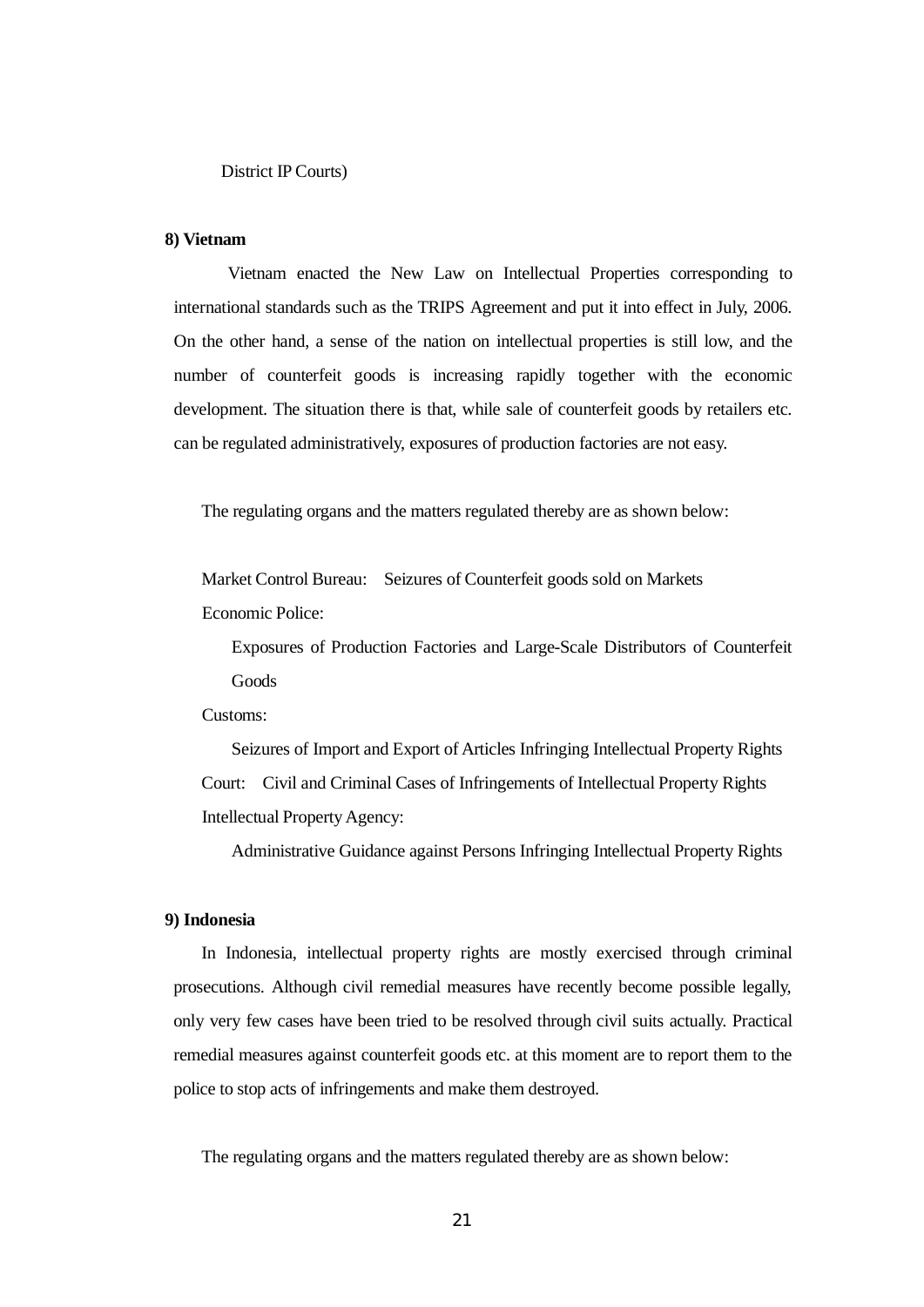- Police: Criminal Accusations against Infringing Persons and Confiscation of Infringing Articles
- Customs: Blockage of Import and Export of Articles Infringing Intellectual Property Rights (Enforcement regulations are still incomplete.)
- Court: Criminal Suits and Civil Suits against Infringements of Intellectual Property Rights

#### **10) Hong Kong**

Hong Kong has enacted and put into effect its own laws in the fields of the patent law, copyright law and design law on the basis of the principle of "One Country, Two Systems" since the restoration of Hong Kong to China on January 1, 1997. In addition, it enacted and put into effect the New Trademark Law thereafter.

However, according to the Basic Law of Hong Kong Special Administrative Region that became effective on the date of the restoration, all laws that had been already put into effect in Hong Kong are to be maintained as they are for 50 years except some of them.

The regulating organs and the matters regulated thereby are as shown below:

- Customs: Seizures of Infringing Articles and Counterfeit Goods, Criminal Prosecutions and Enforcement of TDO
- Court: Civil Suits against Infringing Articles and Criminal Suits against Infringements of Trademark Rights and Infringements of Copyrights

\* TDO: Trade Descriptions Ordinance (Forgeries of Trademarks etc.)

#### **11) India**

In India, the number of acts of pirates and that of fakes of software, music, movies, etc. are increasing together with its rapid economic development led by creative industries. At the same time, since the intellectual property system has been amended frequently in recent years, it is necessary to first obtain the latest information on the legal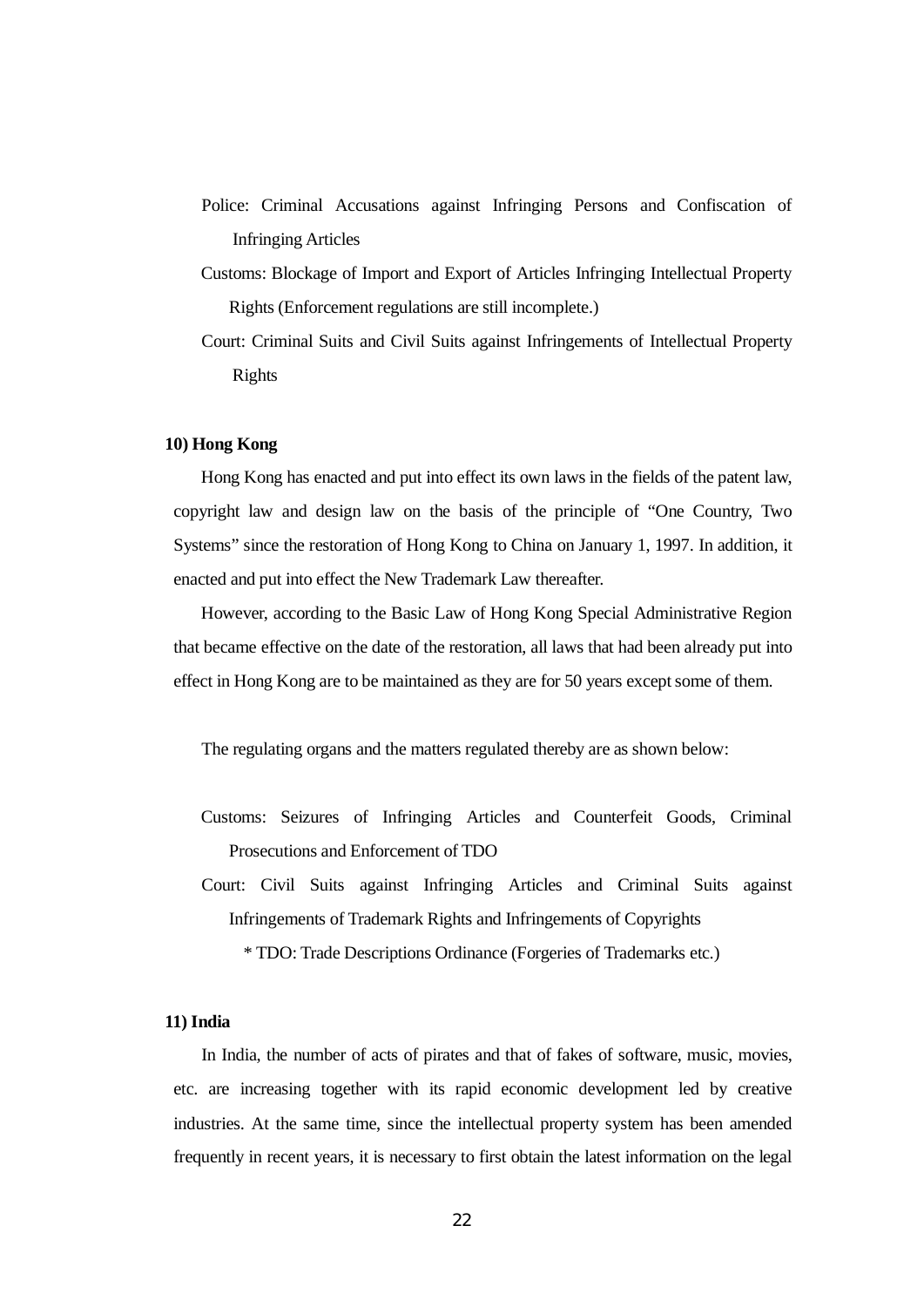system and then take remedial measures.

The regulating organs and the matters regulated thereby are as shown below:

Court: Civil Suits for Cases of Infringements of Intellectual Property Rights Criminal Suits for Cases of Infringements of Trademark Rights and Copyrights Customs: Blockage of Import of Articles Infringing Trademark Rights and Articles Infringing Copyrights

#### 【**Cited Literatures and Reference Literatures**】

1. JETRO "Manual of Countermeasures against Counterfeit goods" - The Japan External Trade Organization 2. "Protection of Intellectual Property Rights and Execution of Rights in Asian Countries" - NGB Corporation 3. Handbook of First Countermeasure against Overseas Counterfeit Goods - The Japan External Trade Organization 4. Handbook of Protection of Intellectual Properties in ASEAN and India - The Japan External Trade Organization 5. Mini-Guide for Countermeasures against Infringements of Industrial Property Rights - Website of Japan Institute of Invention and Innovation 6. Manual of Countermeasures against Counterfeit goods (Volume on China) - Japan Business Machine and Information System Industries Association 7. Research and Study Report on Outlines and Effectiveness of Systems for Shoreline Measures in Asian Countries - Japan Business Machine and Information System Industries Association